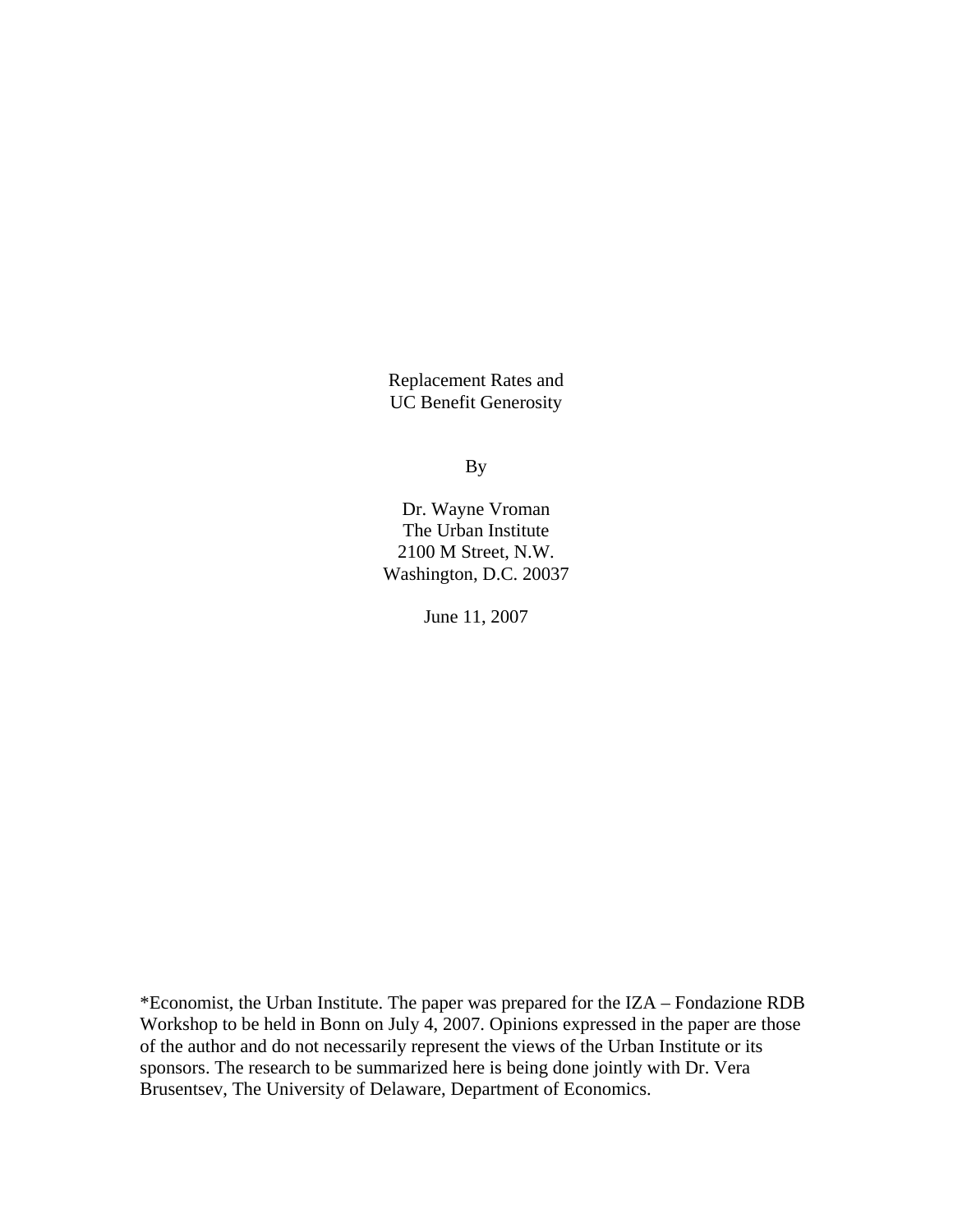# Table of Contents

|                                              | Page |
|----------------------------------------------|------|
| Introduction                                 |      |
| 1. The Actuarial Cost Framework              |      |
| 2. UC Replacement Rates in 20 OECD Countries | 6    |
| 3. A Comparison with OECD Replacement Rates  | 12   |
| 4. Concluding Comments                       | 18   |

Tables and Charts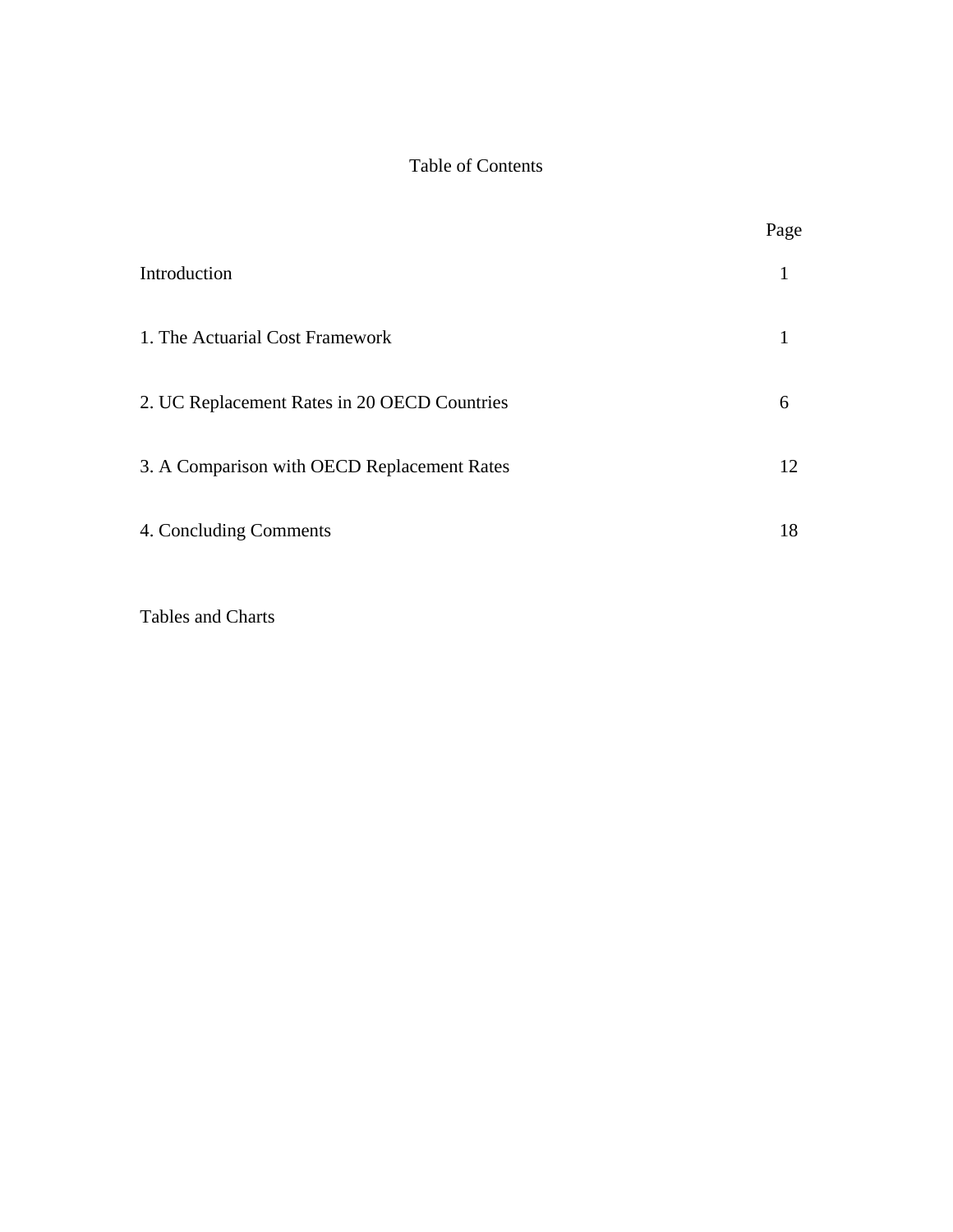#### Introduction

The cost of unemployment compensation (UC) support payments can be examined within an actuarial framework that recognizes three factors: 1) the economy's underlying unemployment rate, 2) the recipiency rate (the share of the unemployed who receive benefits) and 3) the replacement rate (the ratio of periodic (weekly or monthly) benefit payments to average earnings for the same time period. The present paper operates within this actuarial framework but focuses primarily upon replacement rates.

Part 1 derives the framework for examining UC benefit costs. Parts 2 and 3 then undertake two empirical investigations of replacement rates. Part 2 fits time series regressions to determine the effects of unemployment and UC statutory provisions on replacement rates in 20 OECD member countries. Replacement rates are found to be strongly connected to the maximum UC benefit payment. Part 3 examines the association between the replacement rates derived from aggregate program data and replacement rates published by the OECD. Because the two sets of replacement rates are derived using different methodologies, they are not necessarily closely linked. This is found to be the case in regressions fitted to time series and cross section data.

### 1. The Actuarial Cost Framework

Most UC programs in OECD countries are financed by payroll taxes levied on covered payrolls, with contributions owed by both employers and employees. A combined (employer-employee) payroll tax rate of  $\tau$  is levied on total payroll in covered employment. The tax is presumed to cover the long-run average cost of benefit payments and associated administrative expenses.

The payroll base for a UC program can be specified as follows.

(1)  $P = ECov \times AWW \times 52^1$ 

*where*  $P =$ Annual covered payroll  $ECov = Covered$  employment

<sup>&</sup>lt;sup>1</sup> The accounting time unit used here is the week but months could also be used in an analogous derivation.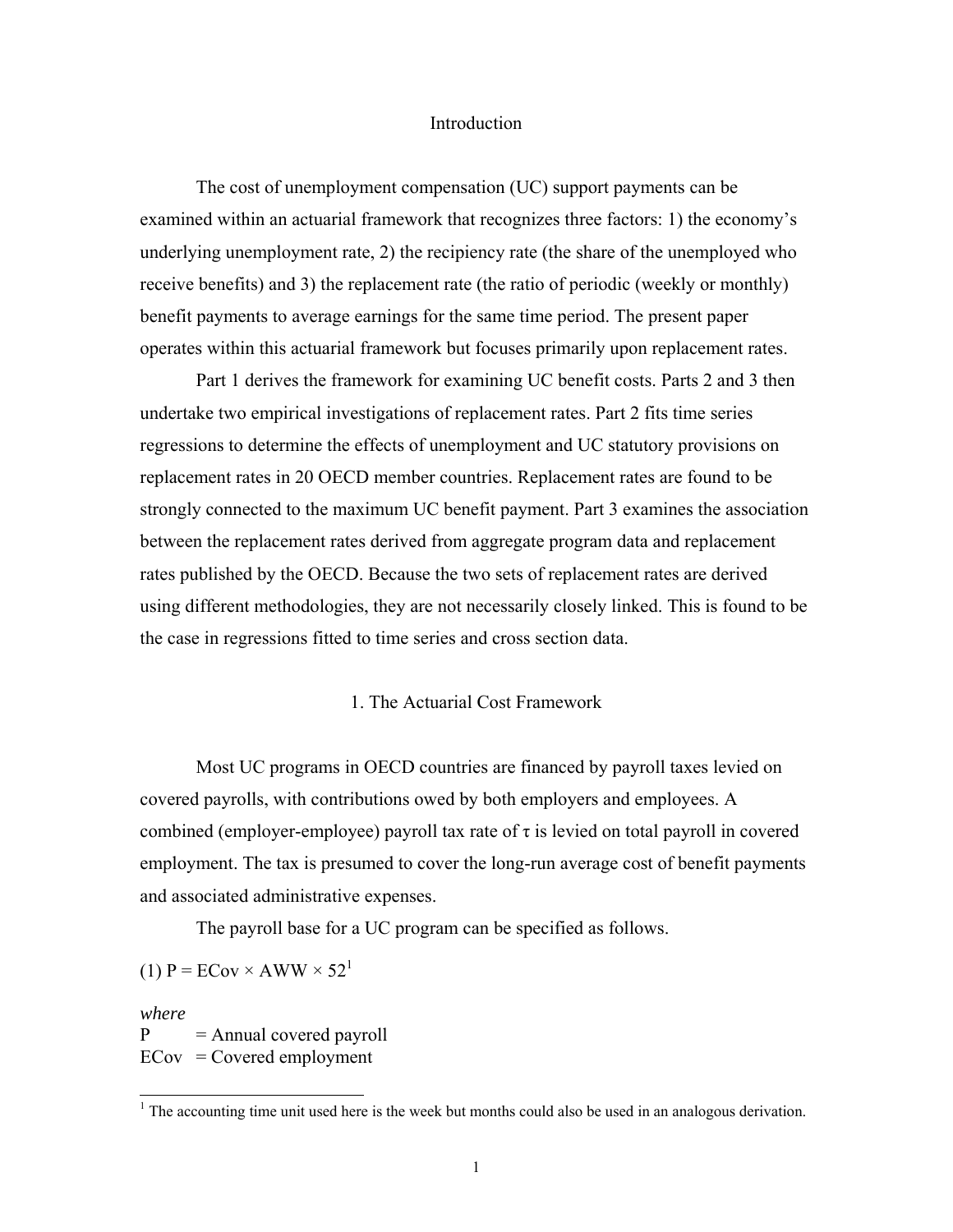AWW = average weekly wages in covered employment and 52 is a multiplier that converts weekly payroll into annual payroll.

 Contributions are not received from all workers. The unemployed are not active contributors along with groups explicitly excluded from program coverage. Coverage exclusions typically apply to the self-employed and may encompass an entire industry such as agriculture, an entire class of workers such as family workers and/or firms that fall below a minimum size threshold. Coverage details depend upon statutory provisions that vary from one country to the next. For present purposes, we note that covered employment is smaller than the total labor force and can be expressed as follows:

 $(2)$  ECov = LF - U - ENC

*where*

 $LF = The labor force$ 

 $U = U$ nemployment

 $ENC$  = Non-covered employment which usually encompasses the self-employed as well as groups explicitly excluded from coverage.

 Covered employment in expression (2) is lower as the unemployment rate is higher and as the excluded groups form a larger share of the labor force. This can be expressed as follows:

(3) ECov = LF  $\times$  (1 - u)  $\times$  (1 - enc)

*where*

 $u =$  the unemployment rate or (U/LF) and  $enc = the noncovered employment share (ENC/(LF - U))$ 

Collecting terms yields the following expression for covered payroll.

(4)  $P = LF \times (1 - u) \times (1 - enc) \times AWW \times 52$ 

Expression (4) is general a characterization that recognizes the size of the labor force, the unemployment rate, the non-covered employment share and average weekly wages as explicit determinants of covered payroll.

Annual benefit payments can be expressed as 52 times the product of the weekly number of beneficiaries and the weekly benefit amount.

(5) B = NBen  $\times$  WBA  $\times$  52

*where*

 $B =$ Annual benefit payments  $N$ Ben = Weekly beneficiaries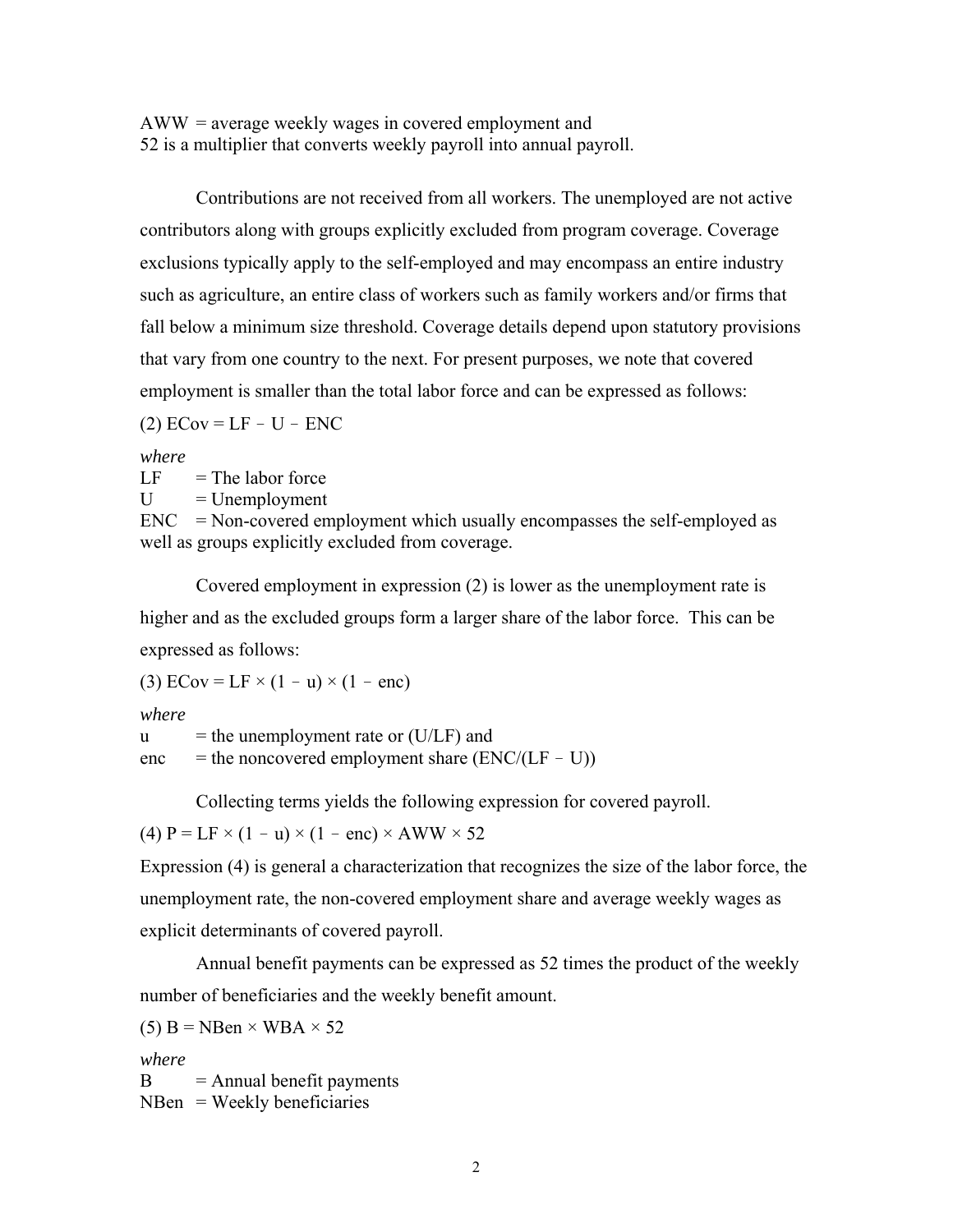$WBA = \text{Weakly benefit amount, and}$ 52 converts weekly payments to annual payments.

The volume of weekly beneficiaries, in turn, can be expressed as the product of unemployment times the recipiency rate.

(6) NBen =  $LF \times u \times$  rcprt

*where*

rcprt  $=$  the weekly number who receive benefits as a ratio to unemployment

 The weekly benefit amount in (5) is the product of the replacement rate times the average weekly wage, or

(7) WBA =  $rr \times AWW$ 

*where*

 $rr =$  the replacement rate (= WBA/AWW)

 Collecting terms from (6) and (7) and substituting into (5) yields the following expression for annual benefit payments.

(8)  $B = LF \times u \times$  rcprt  $\times$  rr  $\times$  AWW  $\times$  52

Annual benefit payments depend upon five explicit factors that determine weekly beneficiaries and the weekly benefit amount, and the product of the five is multiplied by 52 to convert weekly benefit payments into an annual flow.

The cost rate for providing UC benefits is the ratio of benefit payments to covered payroll. When benefit payments are financed by a payroll tax, the tax will also need to incorporate the costs of program administration (unless administrative costs are funded separately). For the benefit part of program costs, the cost rate can be expressed as the ratio of equation (8) to equation (4). Since annual cost experiences will include short-run random factors, the calculation of the program's cost rate should be based on multi-year averages of experiences rather than experience from any single year. One advantage of having a trust fund associated with a UC program is that the short run "noise" in benefit payments and revenues can be absorbed by short-run fluctuation in the trust fund balance without a need for frequent tax rate adjustments.

 Expression (9) summarizes the preceding derivation, showing explicit factors that enter the determination of the benefit cost rate.

(9)  $B/P = [LF \times u \times reprt \times rr \times AWW \times 52]/[LF \times (1 - u) \times (1 - enc) \times AWW \times 52]$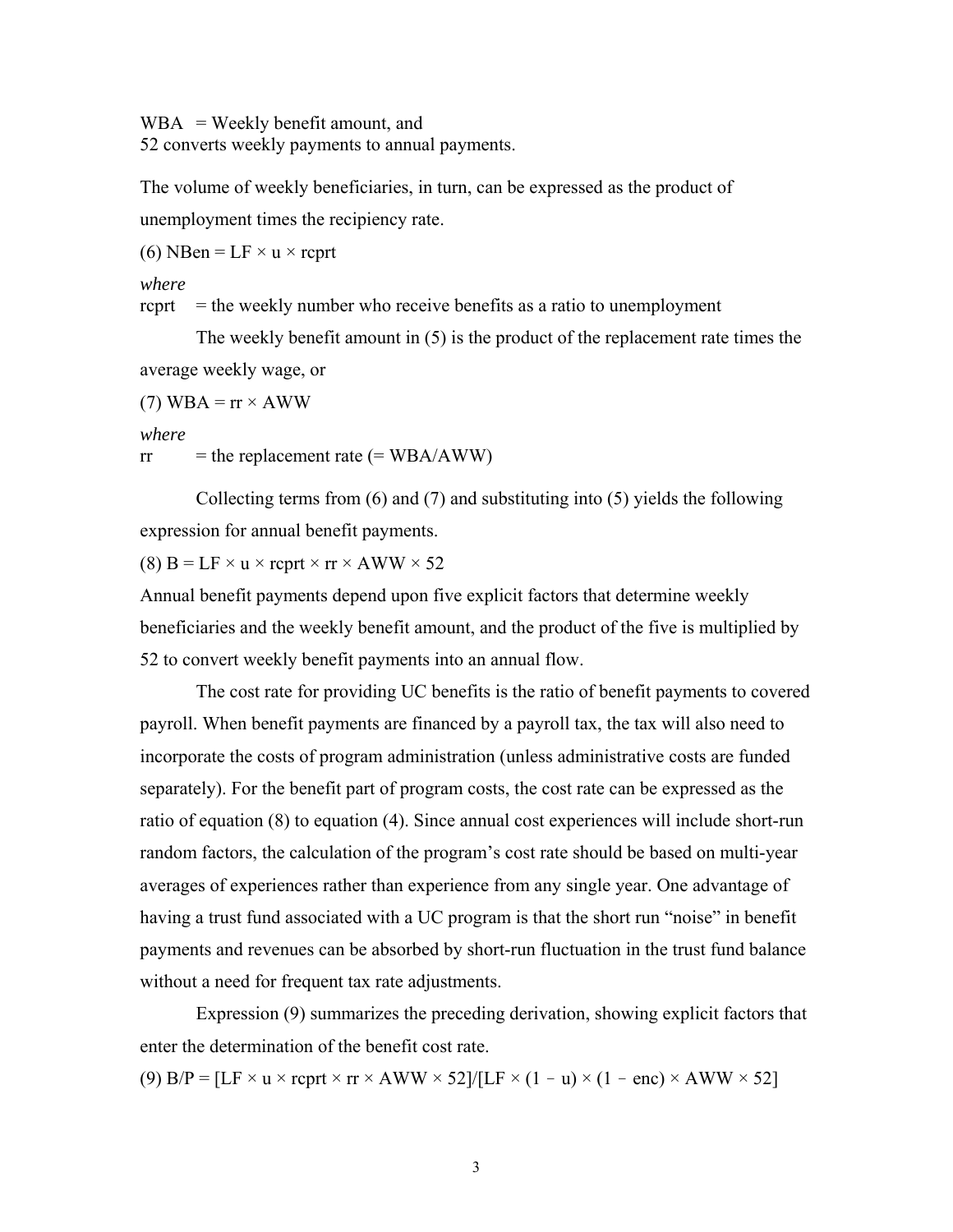After the common terms LF, AWW and 52 are cancelled from the numerator and denominator, the resulting expression summarizes the costs of UC benefits. (10)  $B/P = [u \times \text{rept} \times \text{rr}]/[(1 - u) \times (1 - \text{enc})]$ 

The three factors in the cost of benefit payments (the numerator of  $(10)$ ) are the unemployment rate, the recipiency rate and the replacement rate. The two factors in the denominator of (10) that negatively affect the size of covered payroll (and raise the cost rate) are the unemployment rate and the share of employment not covered by UC.

When the program is financed by a payroll tax, the tax rate  $\tau$  needed match longrun averages of revenues and benefit costs is determined by these six factors. Program administrative costs would add somewhat to  $\tau$ . Because the beneficiary population turns over quite rapidly, administrative costs can be 10 percent or more of total benefit costs.

The three explicit cost factors in the numerator of (10) are widely available and have intuitive appeal. Total benefit payouts depend on the product of: 1) the unemployment rate, 2) the recipiency rate and 3) the replacement rate. When appropriate data are available, the benefit cost rate and/or one or more of the components that enter expression (10) can be examined to make cross section and/or time series comparisons of UC program costs. Different countries and/or the states within the United States can be compared at a given point in time. It is also possible to trace the evolution of UI program costs over a succession of years to identify the factors responsible for changes in costs in any individual country or U.S. state.

Of the three benefit cost factors in the numerator of (10), much more research attention has been given by labor economists and others to understanding the determinants of the unemployment rate than to the other two cost factors. Numerous investigations of unemployment rates in OECD countries have been conducted. Causal factors in determining unemployment rates have included indicators of product market competition, tax wedges, the minimum wage, collective bargaining, UC benefit generosity and employment protection legislation. Recent summary investigations of the determinants of unemployment appear in the OECD *2006 Employment Outlook* and an associated working paper. $2$ 

 2 See Chapters 3 and 7 in the *2006 Employment Outlook* and Andrea Bassanini and Romain Duval. 2006. "Employment Patterns in OECD Countries: Reassessing the Role of Policies and Institutions," OECD Social Employment and Migration Working Papers, Paris: OECD.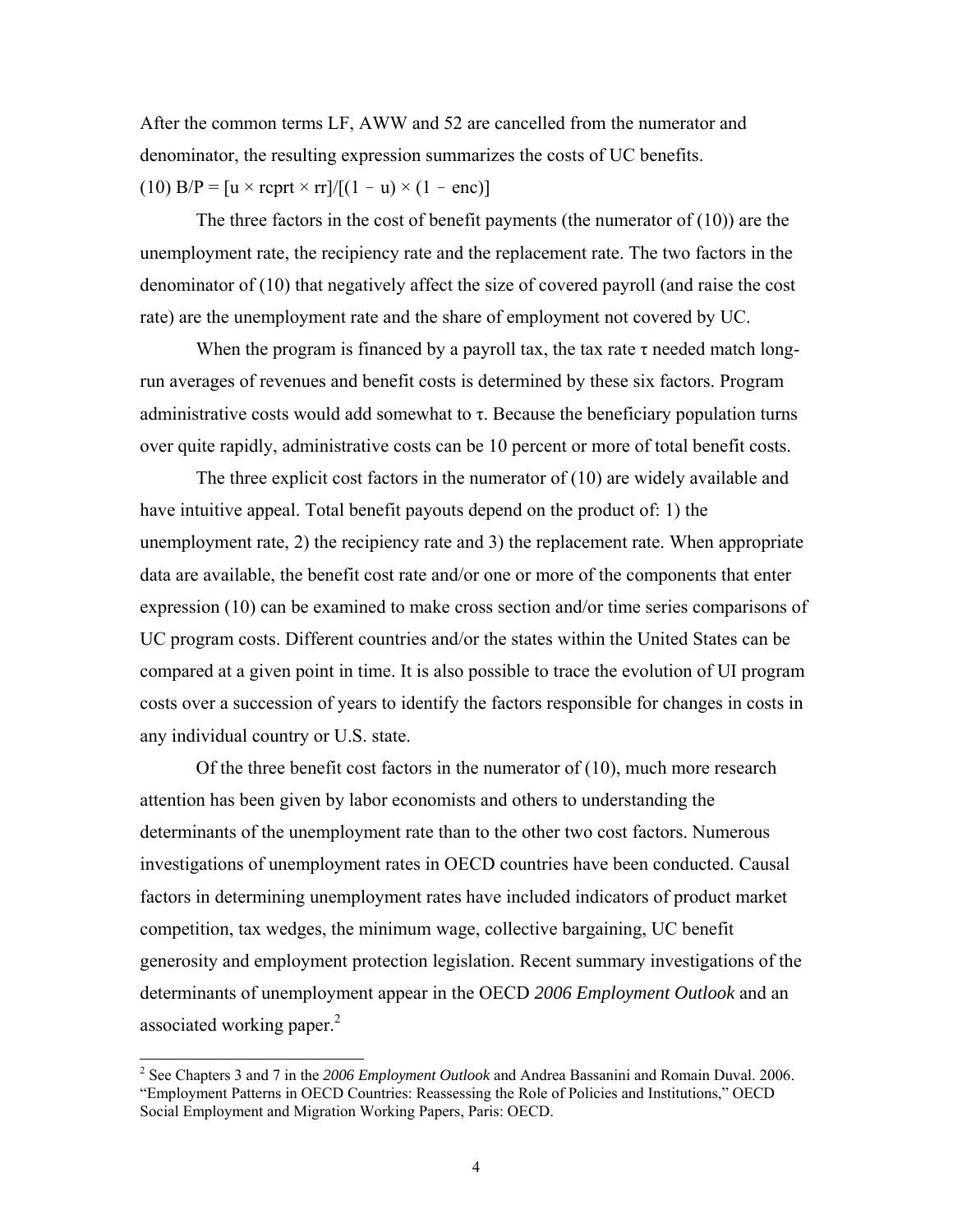In the short run, the unemployment rate has macroeconomic determinants that cannot be controlled by a country and this causes uncontrollable variation in UC program costs. The business cycle is a major determinant of UC program benefit payouts.

In contrast, the recipiency rate and the replacement rate in expression (10) can be controlled through UC statutory provisions and methods of UC program administration. More generous UC programs are characterized by lengthy potential benefit durations (greater than one year), limited oversight of continuing claims, high statutory replacement rates and high maximum weekly benefits. In the short run, UC costs are partly controllable and partly beyond a country's (or state's) control.

The generosity of benefits from a UC program is conveniently characterized as the product of the recipiency rate times the replacement rate (rcprt and rr in (10)). If every unemployed person were compensated by UC and if average weekly payments equaled the average weekly wage, someone paid the average wage would experience no diminution of income upon becoming unemployed as UC benefits would exactly match (offset) the person's reduction in earnings.<sup>3</sup> For this individual, rcprt and  $rr$  would both equal unity. The generosity index in this situation would also equal unity.

Generosity indices can also be derived for entire countries when macroeconomic estimates of rcprt and rr (or their product) can be obtained. For individual countries, many combinations of recipiency rates and replacement rates are possible, hence many possible generosity indices exist. A generosity index is even less demanding of supporting data than the data requirements of expression (10). A simplification of expression (10) that focuses explicitly upon generosity is the following: (11)  $B/P = [u \times g]/[(1 - u) \times (1 - enc)]$  or  $= g \times \{(u/[(1 - u) \times (1 - enc)]\})$ 

## *where*

 $\overline{a}$ 

 $g =$  the generosity index, the recipiency rate (rcprt) times the replacement rate (rr).

The generosity index can be computed when one knows total UC benefit payments, total covered payroll, the unemployment rate and the noncovered share of employment, but not the recipiency rate and the replacement rate. If all the terms inside the{ } expression in (11) are known, the generosity of a country's UC program can be estimated without direct knowledge of rcprt and rr.

 $3$  This statement abstracts from taxes that may be levied differentially upon earnings and UC benefits.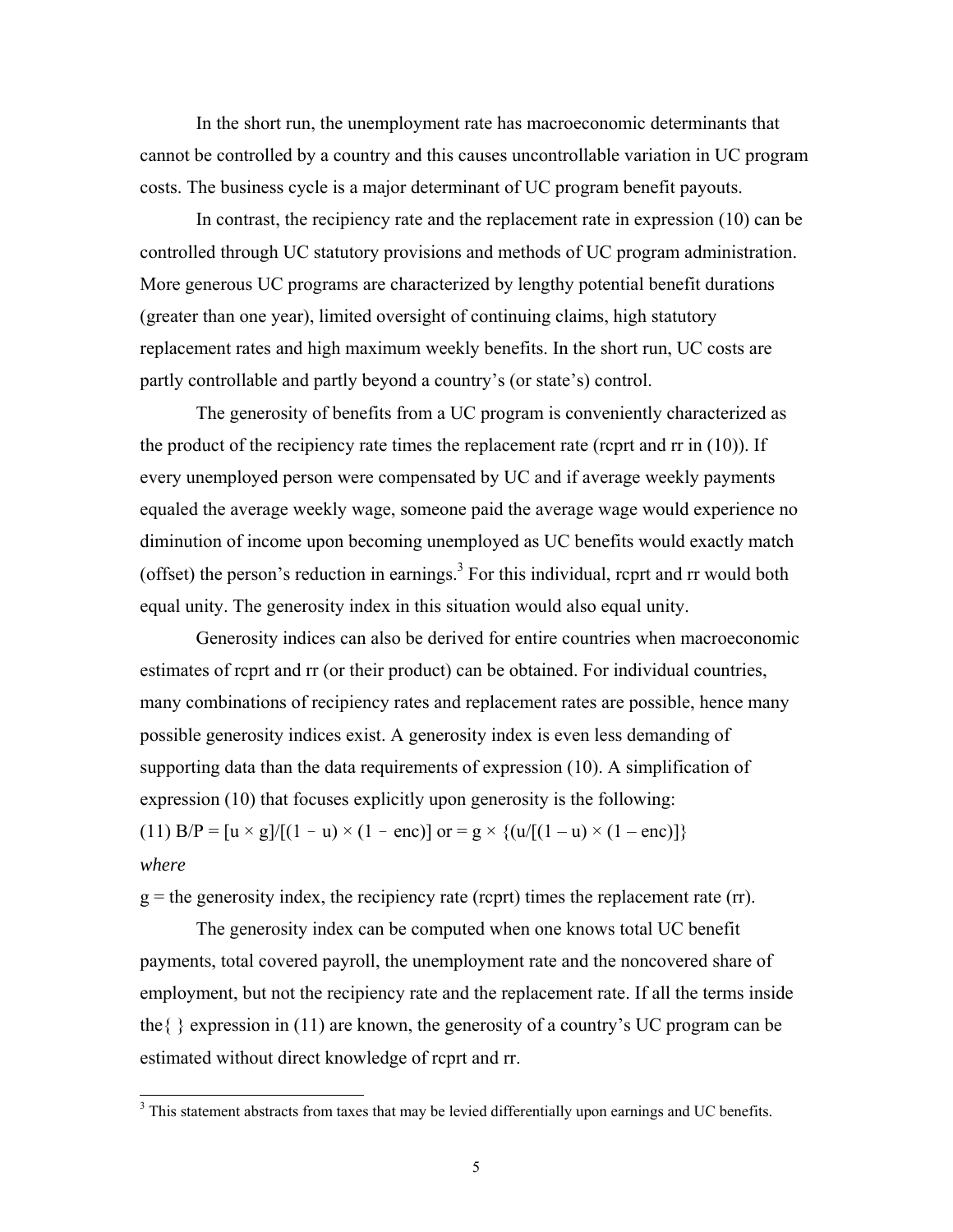From UC program across the world have widely varying generosity. Using the preceding actuarial framework, it is possible to compare programs. The next two sections of this paper focus on UC replacement rates but not on recipiency rates. Thus the empirical work to be presented is restricted to one component of UC program generosity.

### 2. UC Replacement Rates in 20 OECD Countries

The actuarial framework discussed above has a macroeconomic focus. The replacement rate (the ratio of average weekly benefits to average weekly wages) is derived from economy-wide series, not from micro data. Weekly benefits, in turn, are measured as the ratio of annual UC benefits to 52 times the annual average of UC beneficiaries. Given their method of derivation, the estimates of weekly benefits are analogous to unit value indices, e.g., the average payment per person-week of benefits. The time unit is annual, and where possible, the data period is from 1959 to 2004.

The analysis focuses upon 20 long-term member countries of the OECD. There are six English-speaking countries (Australia, Canada, Ireland, New Zealand, the United Kingdom and the United States), four Scandinavian (Denmark, Finland, Norway and Sweden), six from western Europe (Austria, Belgium, France, Germany, the Netherlands and Switzerland) and four from southern Europe (Greece, Italy, Portugal and Spain). Ninteen (all except Portugal) have had a UC program for more than 50 years. The start date for the time series, 1959, was selected mainly because of a long-standing interest in examining the effects of the energy price run-ups of the mid- and late-1970s and associated increases in unemployment on unemployment protection programs and also because of improved data availability around  $1959<sup>4</sup>$ . As will soon be obvious, many of the time series are much shorter due mainly to limitations on data availability.

UC programs often pay two types of benefits: unemployment insurance (UI) benefits and unemployment assistance (UA) benefits. UI benefits in most countries are related to past earnings and are received as a matter of right regardless of family income. UA benefits are either flat or earnings-related but eligibility is dependent upon family

<sup>&</sup>lt;sup>4</sup> Two data considerations were the availability of certain unemployment data from the United States Bureau of Labor Statistics (BLS) starting in 1959 and the detail on UI statutory provisions in *Social Security Programs Throughout the World* starting in 1958.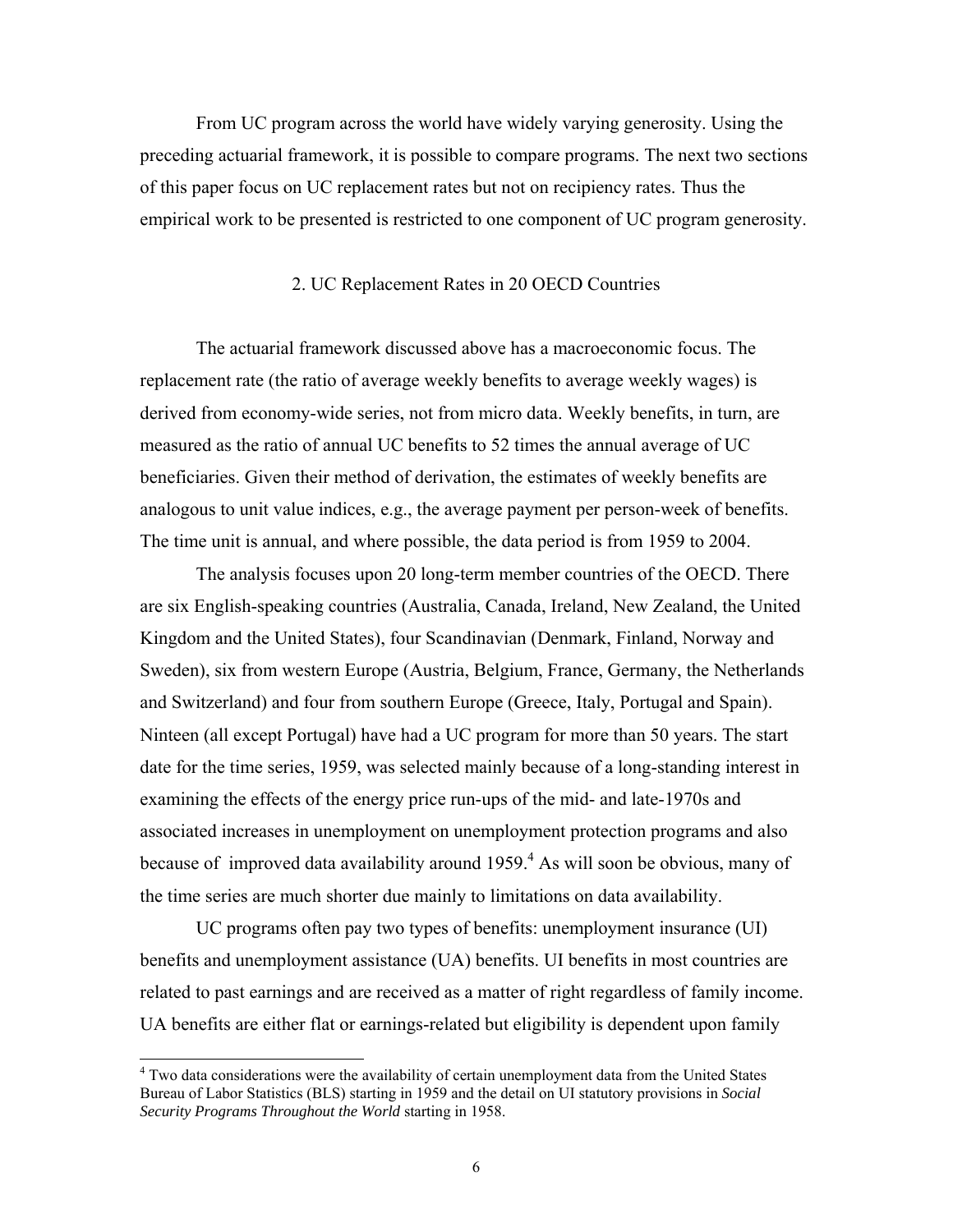income. Across the 20 countries, two (Australia and New Zealand) operate UA-only programs, eight operate UI-only programs (Canada, the United States, Denmark, Norway, Belgium, Switzerland, Greece and Italy) while the remaining ten operate combined UI- UA programs. The typical pattern of receipt under combined programs is to receive UI first and then UA after exhaustion of the UI entitlement. UA may also be received directly after the onset of unemployment when the person does not satisfy UI eligibility requirements.

UA payments are generally much lower than UI payments.<sup>5</sup> Thus if the two types of benefits were combined, the resulting overall replacement rate series would be influenced by the mix of the two benefits as well as developments affecting either UI or UA singly. To avoid mix effects and to better distinguish separate developments affecting UI and UA benefits, two replacement rate regressions were fitted in countries with mixed UI-UA programs. Across the 20 countries, there are 30 replacement rate time series to be explained: 18 UI series and 12 UA series.

Two statutory factors would be expected to have a major influence on actual replacement rates: the maximum weekly benefit and the statutory replacement rate. Considerable time was devoted to measuring these provisions with most details taken from various issues of *Social Security Programs Throughout the World (SSPTW).* This publication is typically issued every second year, but it appeared at three-year intervals between 1958 and 1967. Some statutory factors were also obtained from the Statistical Yearbooks of individual countries. Because *SSPTW* is not annual, decisions had to be made for intermediate years. Generally, the decision was to use an average of the provisions from the two adjacent issues of *SSPTW*. To the extent that *SSPTW* entries have errors, e.g., lags in reporting statutory changes, there are errors in the measures used here.

In many countries, the maximum benefit and the statutory replacement rate vary across individuals depending upon years past work experience, the level of earnings, the presence of dependents, duration in benefit status and other factors. Thus several different measures of both statutory provisions could have been derived. In countries where the maximum decreases after receipt for a specified period, the maximum benefit is

<sup>&</sup>lt;sup>5</sup> Across the ten countries with combined UI-UA systems, the ratio of UA to UI average benefits for common periods ranged from less than half in two (Spain and Sweden) to more than 1.0 in two (Ireland and the United Kingdom) with a ten-country median of 0.62.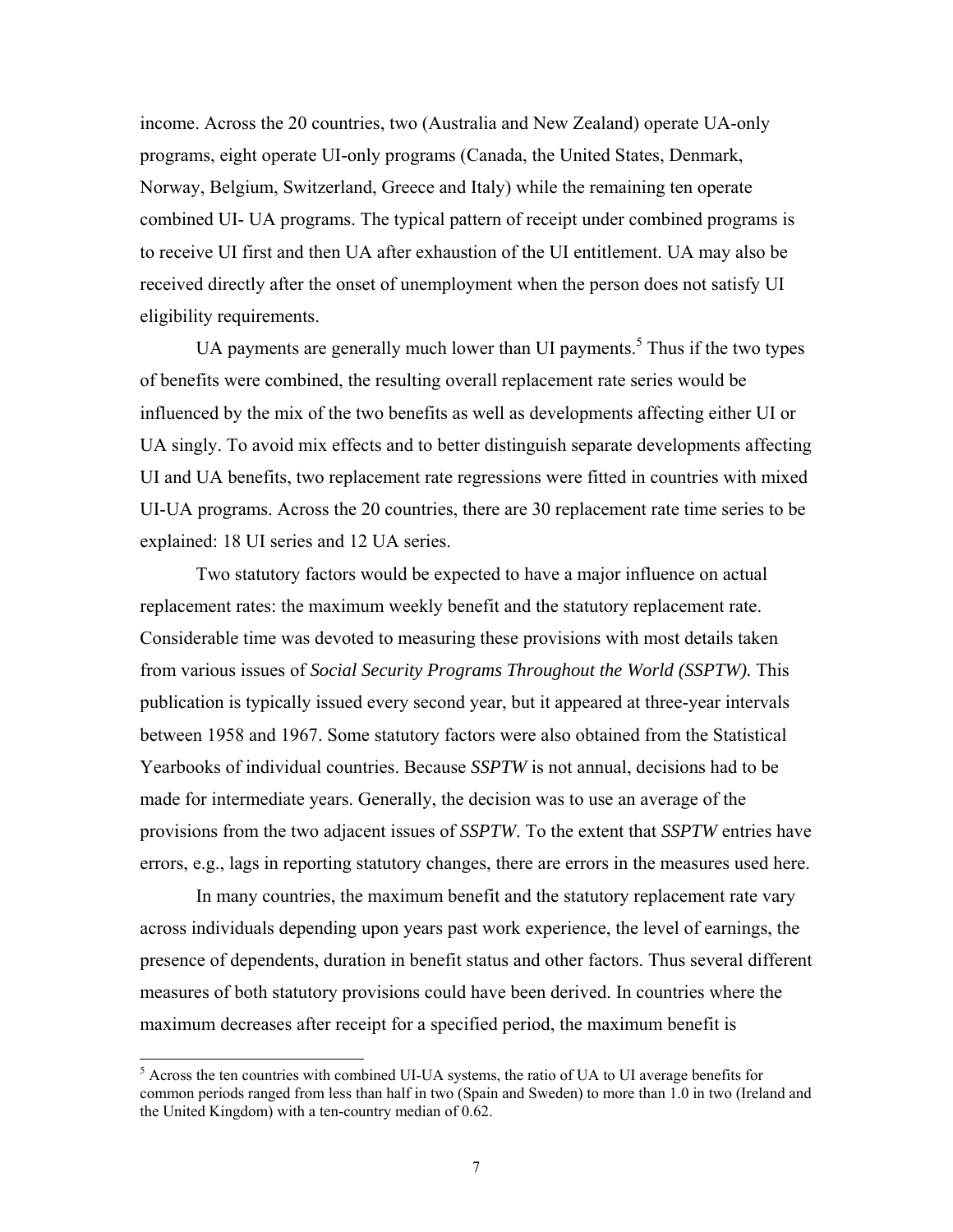measured as the initial maximum. The same measurement for the statutory replacement rate was followed. Where the replacement rate varied inversely with the level of preunemployment earnings, the replacement rate for high-wage workers was used. Dependents' benefits were generally excluded from the statutory measures. The maximum benefit was measured as a ratio to average wages, usually average wages from the non-farm sector. Thus both the maximum weekly benefit and the statutory replacement rate were measured in the same units as the actual replacement rate.<sup>6</sup>

In all countries, the statutory replacement rate changed much less frequently than the ratio of the maximum week benefit to the average weekly wage. Charts 1 and 2 give some flavor for the contrast, displaying data for the six West European countries over the 1959-2004 period. Note in Chart 1 that the ratio of the maximum benefit to average wages was usually 0.600 or lower in Austria and Belgium, close to 1.0 in Germany, and somewhat higher in the Netherlands (until recent years). The ratios were even higher in Switzerland and France with the French ratios consistently above 2.0 for all years after 1977 and above 3.0 since 1993. Decreases as well as increases in these ratios are observed for several countries as wage growth erodes the value of an unchanged benefit maximum. The resulting saw tooth pattern is most apparent for the Netherlands but also present for Austria, France and Switzerland. Indexation of the maximums has largely eliminated these patterns in more recent years.

Chart 2 presents several examples of countries with just one, two or three statutory replacement rates operative during these 46 years. The increase in France in 1978 is by far the largest single change in the chart. During the last half of the period, decreases in statutory replacement rates were more frequent than increases with two exceptions in Austria and Switzerland. When the entries for a single country are compared in Charts 1 and 2, the maximum benefit to average wage ratio usually exhibits greater time series variation than the statutory replacement rate.

Changes in the maximum benefit and in the statutory replacement rate affect lowwage and high-wage workers differently. *Ceteris paribus* raising the statutory replacement rate mainly affects low-wage workers whose periodic benefits fall below the

 $\overline{a}$ 

<sup>&</sup>lt;sup>6</sup> Because benefits in the United States are determined at the state level, fixed-weight averages of state data were used to derive the statutory replacement rate and the ratio of the maximum benefit to average wages.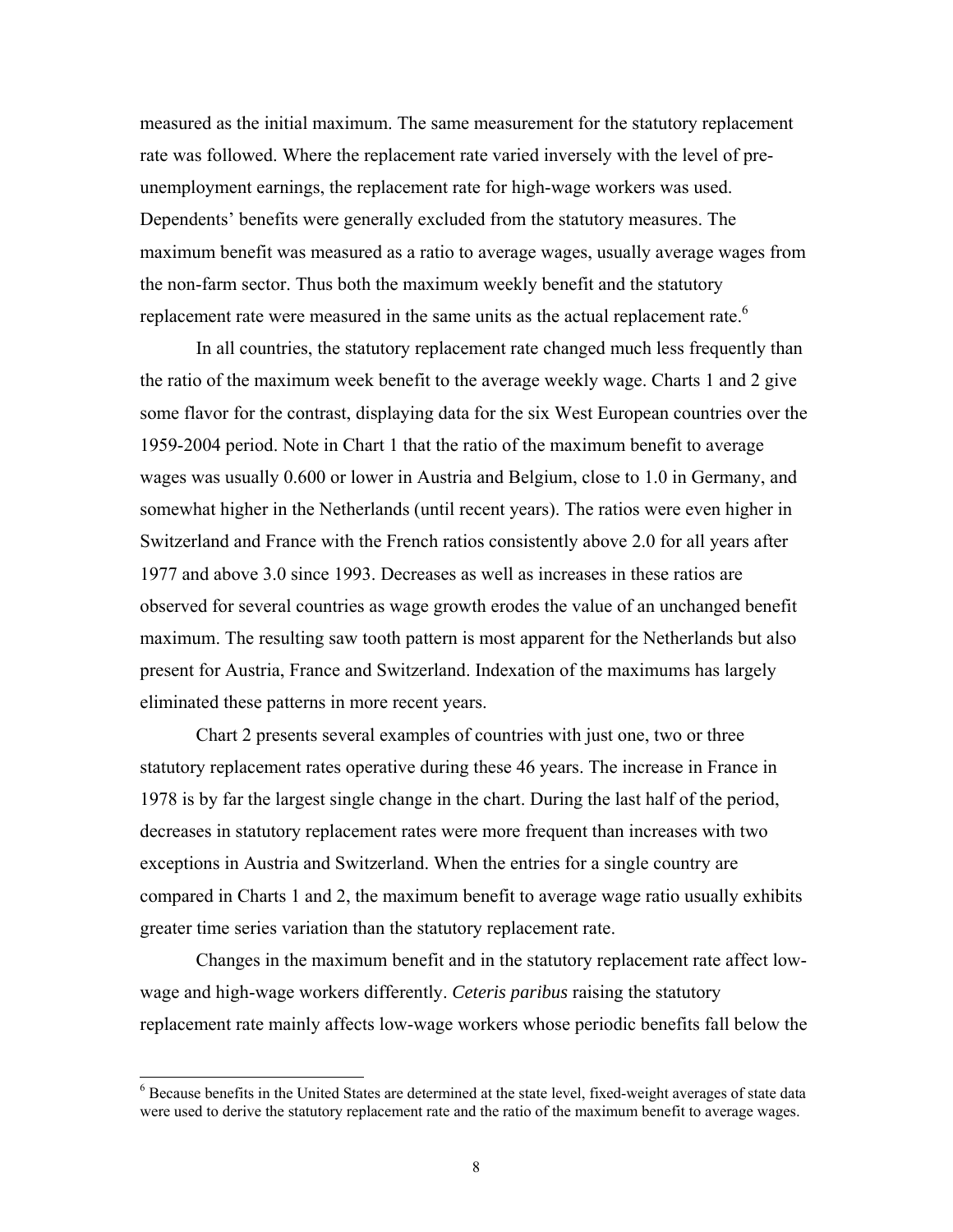maximum. Raising the maximum weekly benefit mainly affects high-wage workers who receive the maximum benefit. As this paper is partly exploratory, the specifications simply enter each statutory provision linearly. Their possible interaction effects as well as the effects of changes in the minimum benefit have not been explored.

The regression specifications draw upon earlier analysis of UI replacement rates in several U.S. states. In addition to the maximum benefit and the statutory replacement rate, tests for effects of unemployment were also undertaken. For both the statutory replacement rate and the maximum benefit, a positive slope coefficient was anticipated. The expectation for the current and lagged unemployment rate coefficients was less certain. In analysis of (national and state-level) U.S. data, the current unemployment rate has a positive effect on the replacement rate but the lagged effect is often negative. This pattern at least partially reflects the short potential duration of U.S. benefits (26 weeks in non-recession years). When unemployment increases, the mix of unemployment changes to include an increased share of job losers who earn higher wages than other unemployed persons. Their higher wages cause average benefits and the replacement rate to increase, at least initially. After they exhaust benefits, the replacement rate tends to decrease.

A different pattern might be expected in countries where potential benefit duration is longer, e.g., positive effects on both current and lagged unemployment. Underlying the signs on the unemployment rate variables are effects of changes in the mix of high-wage and low-wage unemployment when the unemployment rate changes and effects of differing maximum benefit duration provisions. Initially, all country regressions included the unemployment rate for the current year and the previous year. Where the two variables were highly collinear, lagged unemployment was dropped.<sup>7</sup>

Analysis of regression residuals identified several very large residuals for individual years or groups of adjacent years. Where just a single year was unusual, it was removed. When several years of unusual residuals were found, a 0-1 dummy variable was added to the specification. The dummies acted as intercept shift variables for those years and improved the fits, but had little effect on estimated slope coefficients. The presence of these dummy variables has been flagged in Table 1.

 $\overline{a}$ 

 $<sup>7</sup>$  In regressions to be displayed below, lagged unemployment was dropped in Norway, Belgium and for the</sup> UA program in the Netherlands.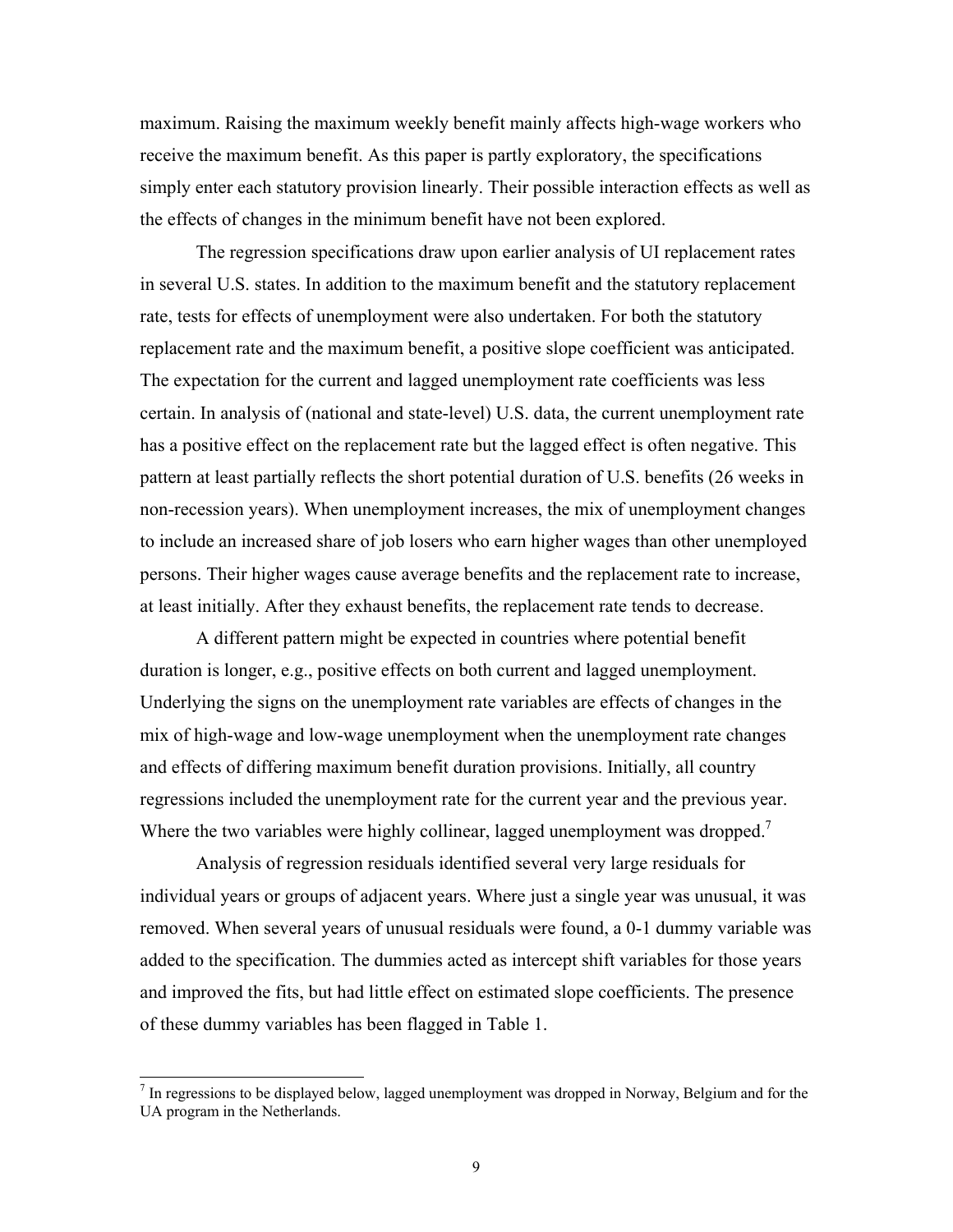In a few instances, the earliest years had regression residuals that were much larger than the residuals in subsequent years. The standard errors in equations that included these data points were at least 70 percent larger than from equations with later start dates. The years removed were as follows: Australia - 1960 to 1962, New Zealand – 1961 to 1985, United Kingdom UI – 1959 to 1977 and Belgium 1959 to 1968. In all other regressions, the explanation for the shortened data period is the absence of data.

Table 1 displays 30 regression results, one for each UI and UA program in the 20 countries. Absolute values of t ratios appear beneath the coefficients. The fits are generally good, with 25 adjusted  $R^2$ s of at least 0.50 and 16 of at least 0.70. Standard errors are smaller than 0.04 in 26 regressions with the standard error for Greece (0.0897) twice the size of the next largest standard errors (0.044). More than half the regressions have evidence of significant positive serial correlation in the residuals with twelve Durbin-Watson statistics falling below 1.0. No autoregressive correction was applied, and readers should note that several reported t ratios contain upward biases.

Unemployment rates make an uneven contribution to explained variation in Table 1. In 14 regressions, current and lagged unemployment both have insignificant effects. The current unemployment rate has a significant positive coefficient in eight regressions but a significant negative coefficient in five. Fewer (nine) coefficients on the lagged unemployment rate are significant. Across the 30 regressions, there is no strong pattern as to the size and/or sign of the effect of unemployment on replacement rates.

In contrast, the statutory features of UC programs make highly significant contributions to explained variation. The ratio of the maximum benefit to average wages has a positive and significant coefficient in 24 of the 28 regressions where it enters. The statutory replacement rate enters positively and significantly in five regressions. In several countries, attempts to isolate individual coefficients for these two statutory factors were not successful, usually because the statutory replacement rate exhibited little or no variation. Chart 2 illustrated this limited variation for six western European countries.<sup>8</sup>

l

<sup>&</sup>lt;sup>8</sup> Recall from Chart 2 that the statutory replacement rate in France did change (increase) in the late 1970s. French data that distinguished UI from UA payments were available only from 1982 to 2003. The UA share ranged between 8 and 15 percent of combined UI+UA benefits during these 22 years. An auxiliary regression estimated the UI replacement rate between 1969 and 1981 with the combined (UI+UA) replacement rate as the explanatory variable. When the longer series (1969 to 2003) was then examined, the statutory replacement rate was found to exercise a significant positive effect on the UI replacement rate.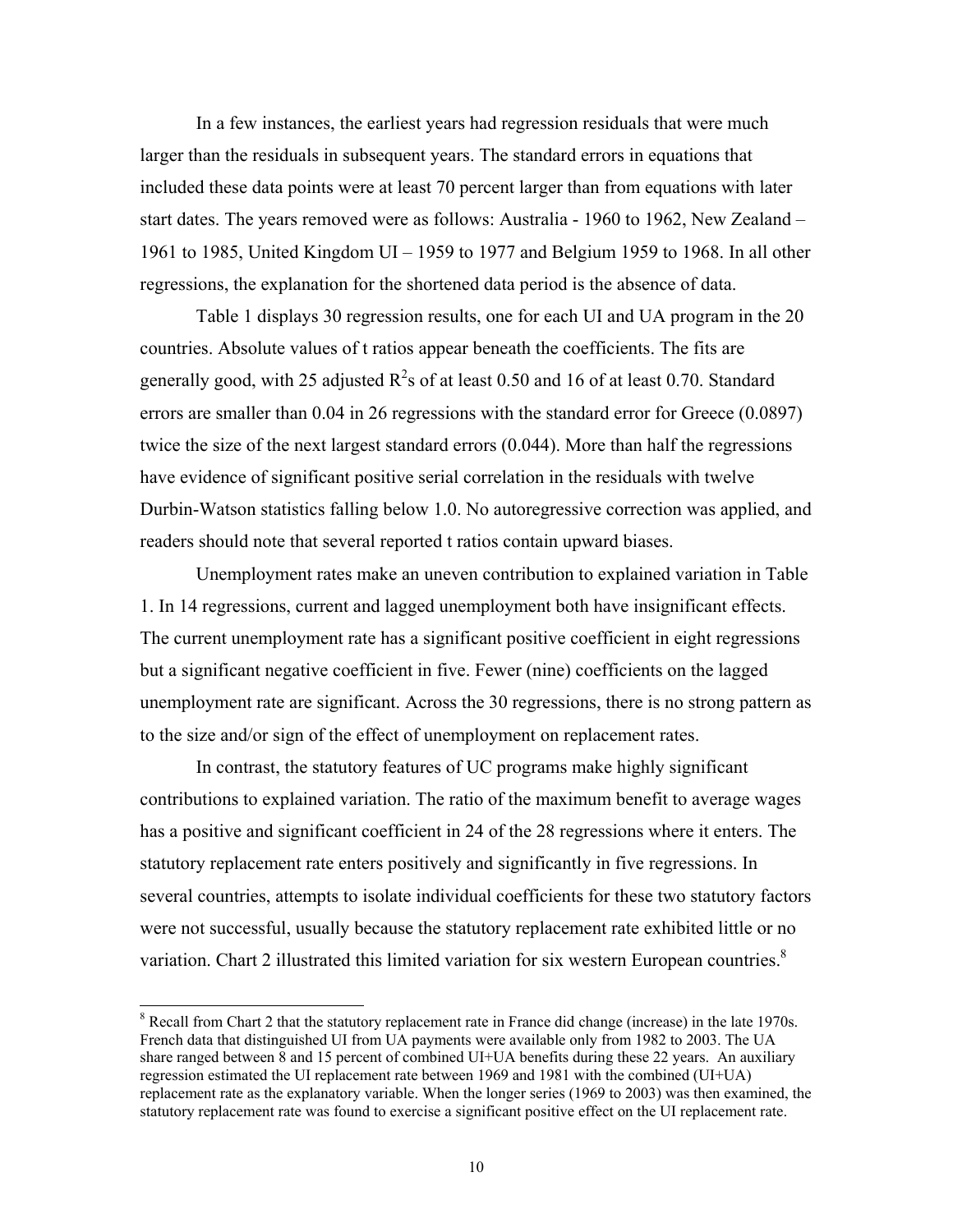Table 2 summarizes the regression results, emphasizing the sign and t ratios of the coefficients in Table 1. The wide dispersion and modest significance of the unemployment rate coefficients is apparent. Fourteen of 30 are positive for current unemployment while ten of 27 are positive for lagged unemployment. Only three of these 57 coefficients have t ratios with absolute values of 5.0 or larger and just 22 have t ratios with absolute values of at least 2.0, a customary indicator of statistical significance.

The maximum-benefit-to-average-wage ratio is seen to have highly significant effects with 14 t's of at least 5.0 and 24 of 28 of 2.0 or larger. All five statutory replacement rate coefficients are also significant. Both statutory provisions enter in the expected manner with positive coefficients. Given the greater variation in the maximum benefit ratio, its larger contribution to explained variation across these countries is also an expected finding.

To further describe the contribution of the maximum benefit ratio, Chart 3 displays the association between the mean ratio of the maximum benefit to the average wage and its slope coefficient. The coefficient is shown on the chart's vertical axis. Readers should note that both series are taken directly from results shown in Table 1.

One's expectation would be that as the maximum benefit is located further up the wage distribution, fewer recipients would be affected by changes in the maximum benefit and its coefficient would be smaller. Chart 3 shows clearly a negative association exists between the two. Eight of the regression coefficients exceed 1.0 and among these eight data points the highest maximum-benefit-to-average-wage ratio is only 0.333. The remaining 20 coefficients fall below 1.0

The functional form for this association might not be obvious, but one possibility would be a rectangular hyperbola. The bottom of Chart 3 shows a regression where the coefficient is explained by the reciprocal of the ratio of the maximum benefit to average wages. The regression, fitted without an intercept, explains 41 percent of the variation in the regression coefficients, and the regression slope is highly significant (t ratio of 8.9). While the relationship is noisy, e.g., a standard error of 0.54, the association in Chart 3 is obvious. Raising the maximum in Australia, Ireland and United Kingdom (mean ratios

 $\overline{\phantom{a}}$ 

The regression is not included in Table 1 because the pre-1982 estimates of the UI replacement rate were derived by the author, not taken from French sources.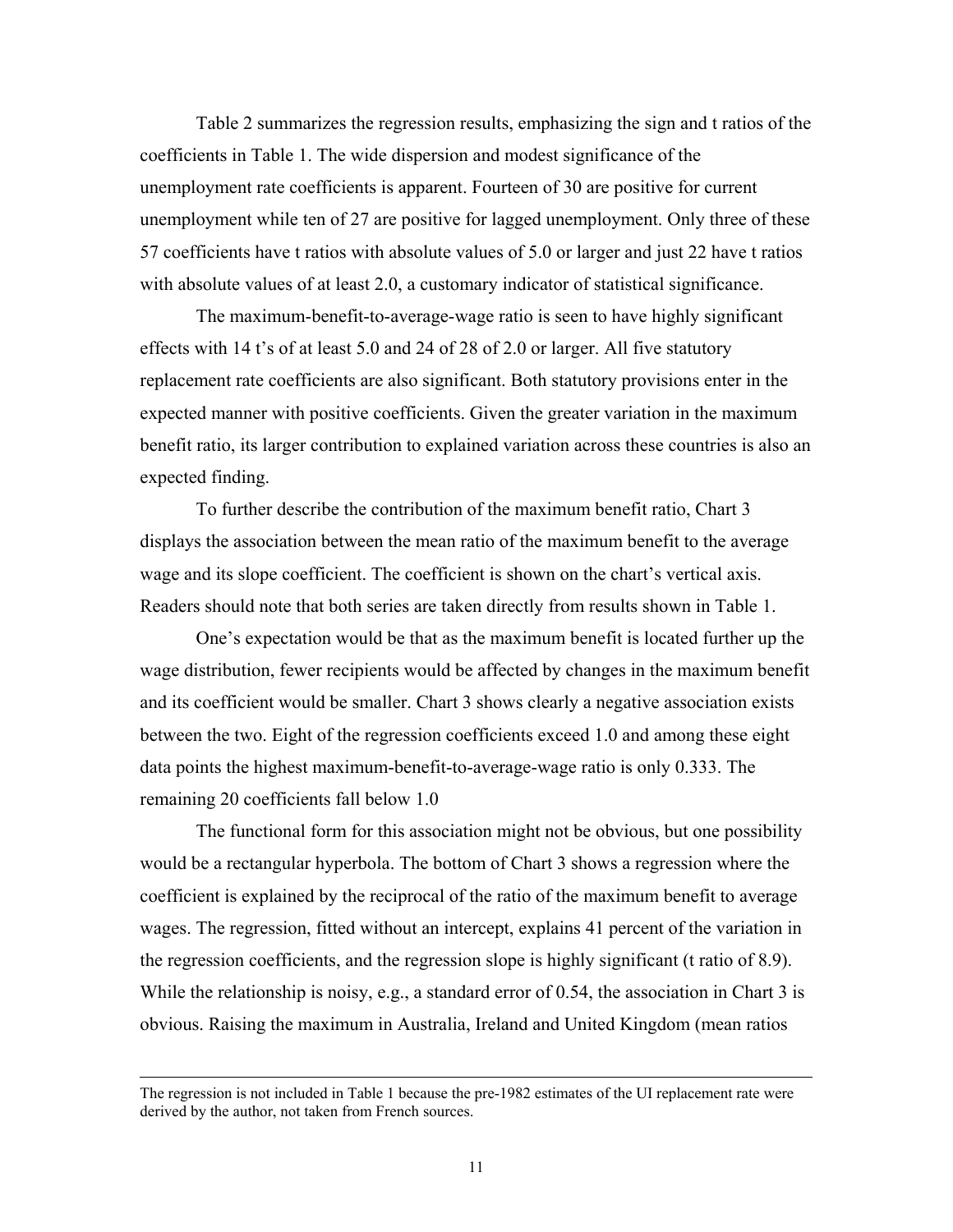below 0.25 for both UI and UA) would have much larger effects on replacement rates than in Swiss-UI, Portuguese-UI or French-UI (all with mean ratios above 1.50).

To summarize, three statements about the determinants of replacement rates seem appropriate. 1) Two statutory features of UC benefits (the ratio of the maximum benefit to the average wage and the statutory replacement rate) exert a significant influence on actual replacement rates in these 20 countries. Of the two statutory features, the maximum benefit has the larger effect with positive and significant coefficients in 24 of 28 regressions where it entered. The lesser significance of the statutory replacement rate is mainly attributable to smaller variance in most countries during the 1959-2004 period. 2) A systematic negative association was found between the level of the maximumbenefit-to-average-wage ratio and the size of its regression coefficient. Higher ratios were strongly associated with smaller coefficients. 3) Tests for effects of unemployment on replacement rates yielded mixed results. While several significant coefficients were found (22 of 57 had t ratios of 2.0 or larger), their signs were mixed and similar numbers of positive and negative coefficients were found. These regressions suggest that no strong conclusions about the effect of the business cycle on replacement rates can be drawn.

### 3. A Comparison with OECD Replacement Rates

The replacement rates studied in Section 2 were derived from the ratio of annual UC benefit payments to the average number of recipients and normalized by average weekly (or monthly) wages. These replacement rates are decidedly empirical, responding to changes in UC statutes, the level of unemployment (at least in some countries) and the mix of recipients.

The replacement rate series used most widely in studies of cross-national unemployment rates and other labor market outcomes are those derived by the staff at the OECD. In another paper, Vera Brusentsev and I have characterized the OECD measures as stylized replacement rates. $9$  The OECD measures are simple averages for unemployed workers in different individual situations.

l

<sup>&</sup>lt;sup>9</sup> See Vera Brusentsev and Wayne Vroman. 2006. "A Study of Unemployment Compensation Replacement Rates," paper delivered at the International Atlantic Economic Association Conference, Philadelphia, PA: October 8, 2006. The paper has a short review of earlier replacement rate papers.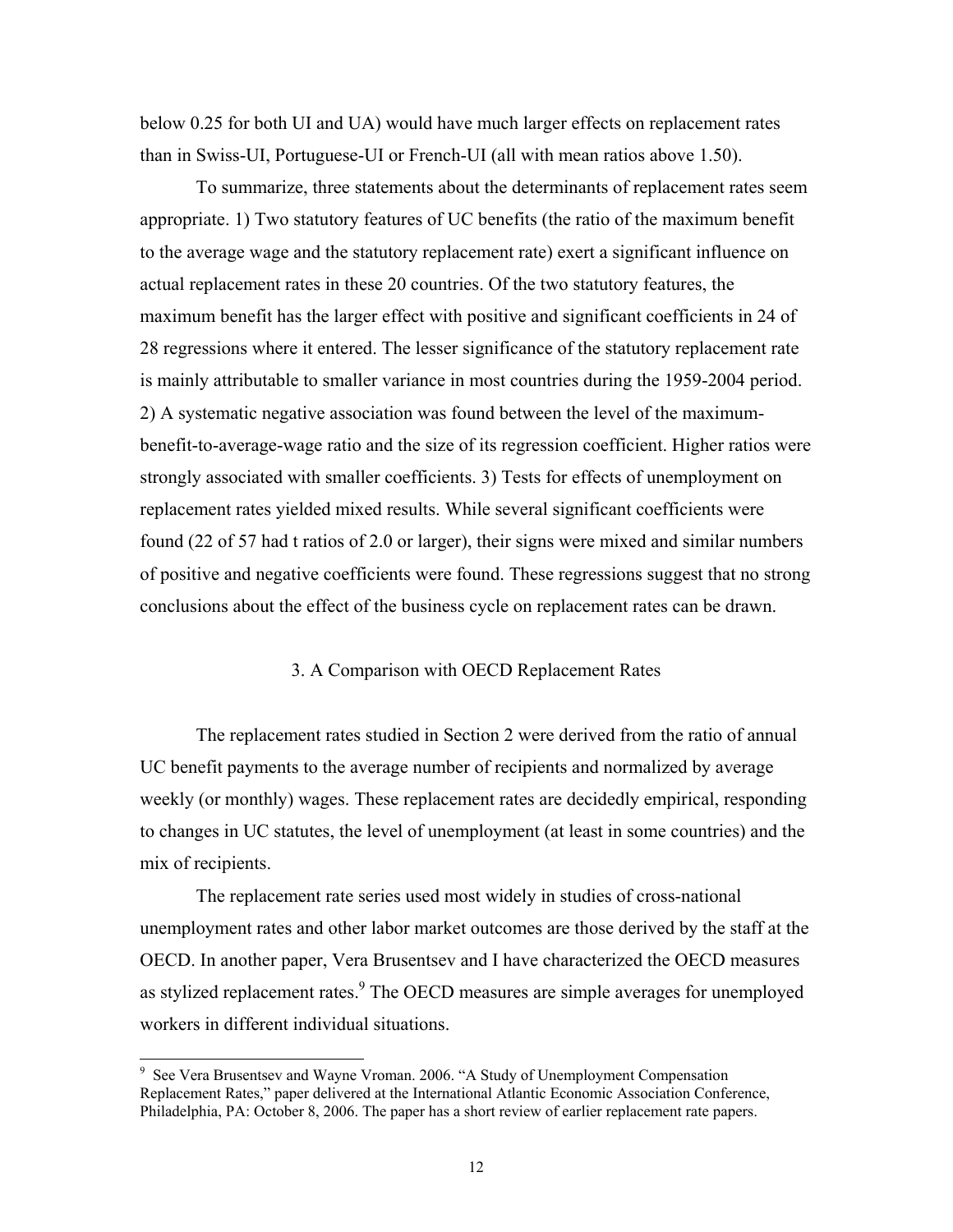The OECD replacement rates have been constructed for odd numbered years starting in 1961. For each country, they are simple averages of stylized replacement rates for workers classified along three dimensions: 1) the level of weekly wages (two thirds or equal to the country-wide average), 2) family situation (single adult, two adults with one earner and two working adults) and 3) unemployment duration (first twelve months, second and third years of unemployment and fourth and fifth years of unemployment). The possible combinations for these three dimensions yield 18 stylized replacement rates across the three unemployment duration categories and six first year replacement rates. The OECD makes available all 18 series and simple averages based on some or all of the 18 categories. This analysis focuses on the first- year replacement rates and compares them with the empirical replacement rate measures examined in Section 2. All measures used in the present analysis are gross replacement rates with no attempt to control for the effects of payroll taxes and income taxes that affect net benefits and take home wages.

Readers should be cautioned that the OECD measures (RRtO6) and those examined in Section 2 (RRtUC, RRtUI and RRtUA) are quite distinct. The former are derived from a measurement system that places strong emphasis on the duration in benefit status and the possibility of collecting benefits for a period whose length depends upon the statutory duration provisions in the UC program. For mixed UI-UA systems where potential UA duration is unlimited, the OECD measures for the longer duration categories could be quite high regardless of how many persons actually have benefit periods that extend beyond the first year. Part of the motivation for making comparisons with OECD first-year replacement rates is that considerations of potential benefit duration have smaller obvious effects on first year replacement rates (RRtO6) than on the all-year replacement rates (RRtO18).

Since this paper is an exploratory empirical analysis, it emphasizes simple comparisons. Initially it focuses on cross section comparisons for the individual years from 1961 to 2003. The maximum number of observations is 20 per year, but only 19 prior to 1975 because Portugal adopted UC only in 1975. In the early years, our replacement rate measures could not be constructed for four other countries (Austria, Denmark, Spain, and Switzerland). Thus the regressions for the early years are based on

13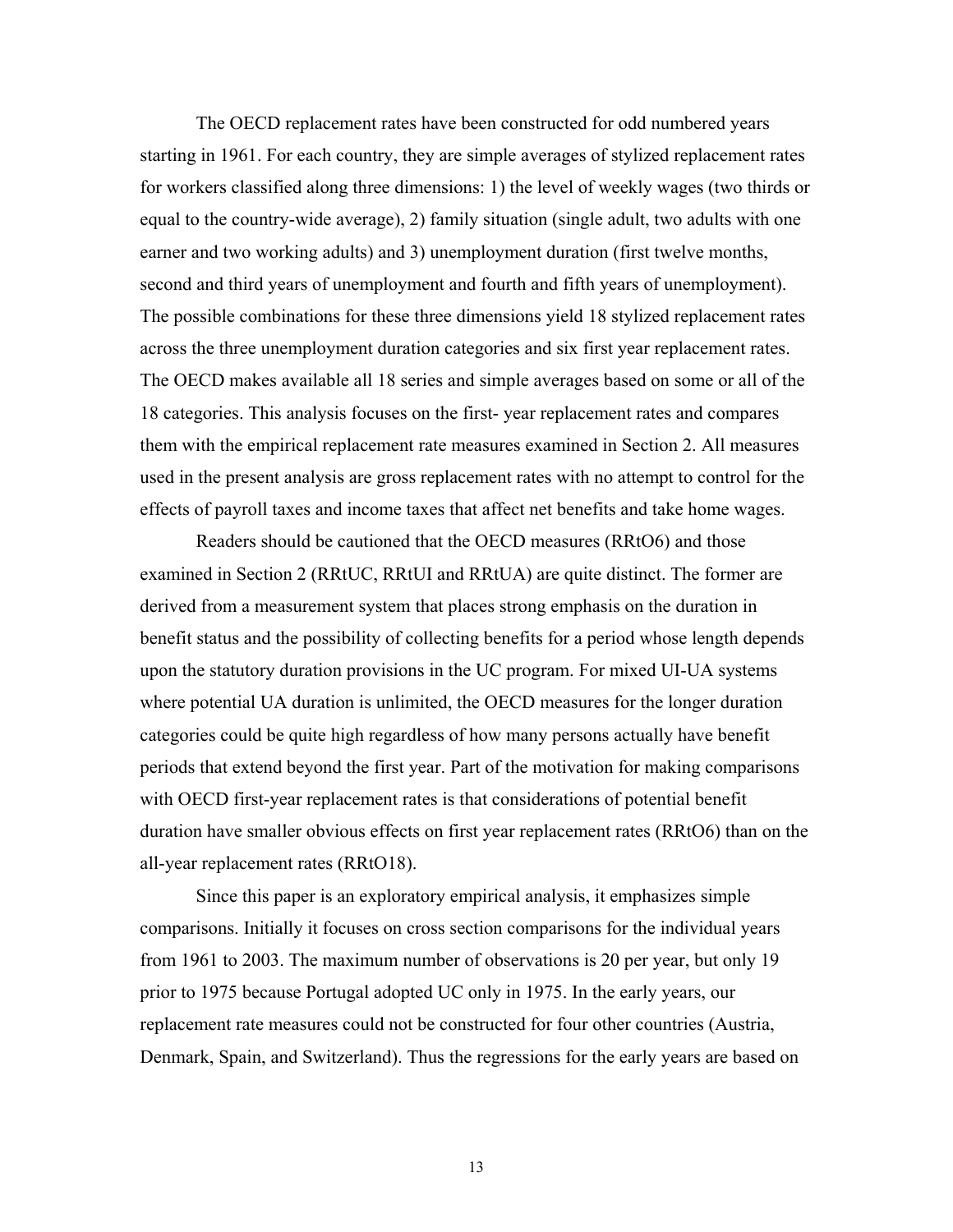fifteen data points. For more recent years, the regressions often have only 19 data points because Italian replacement rates could not be constructed between 1977 and 1991.

The regressions specify our measure (RRtUC) as the explanatory variable and the OECD measure (RRtO6) as the dependent variable. To the extent the two measures are consistent, one would expect the intercept to be insignificantly different from zero and the slope to be 1.0. As the two measures differ by increasing amounts, the expectation would be that the intercept would be larger than zero and significant and the slope would be smaller than 1.0. Even if the measures are not capturing similar concepts, there is no expectation that their correlation, hence the slope, would be negative. Higher generosity (relative to average wages) should be observed under both measures.

 Table 3 displays the regressions for the 22 years. The fits are generally modest with 15 of 22 adjusted  $R^2$ s between 0.200 and 0.499. More than half the variation in RRtO6 was explained in just two years (1993 and 1995). The worst fits obtained in the two earliest years, the only years with negative adjusted  $R^2$ s. Nearly all intercepts are insignificant, with the two exceptions of 1961 and 1963.

While the regressions have generally modest explanatory power, all slopes are positive and 18 of 22 differ significantly from zero (under a one sided t test at the 0.05 level).<sup>10</sup> During the years from 1983 to 2003 the slopes are consistently larger than 0.75, indicating a strong association between the two measures. The average of the 11 slopes is 0.880. Confidence intervals at the 95 percent level for these years all span 1.0.

For years prior to 1983, the slopes are generally smaller, and just one reaches 0.75 (1971). Even leaving aside 1961 and 1963, the average slope during 1965-1981 was 0.587 or 0.293 less than the average for 1983-2003. Overall, the results for the first half of the 1961-2003 period were much less satisfactory than results for the last half.<sup>11</sup>

In summary, the cross section relationship between the two measures is positive in all years, but the fits are noticeably better after 1981. However, the relationships are "noisy" with only two adjusted  $R^2$ s exceeding 0.50, five below 0.20 and a mean of 0.29.

 $\overline{\phantom{a}}$ 

<sup>&</sup>lt;sup>10</sup> The necessary t ratio is 1.771 for 15 observations and 1.734 for 20 observations.<br><sup>11</sup> A pooled regression for 1961-1981 had an adjusted R<sup>2</sup> of 0.157 and a slope of 0.

<sup>&</sup>lt;sup>11</sup> A pooled regression for 1961-1981 had an adjusted  $R^2$  of 0.157 and a slope of 0.348. For the 1983-2003 period the adjusted  $R^2$  was 0.381 and a slope was 0.832.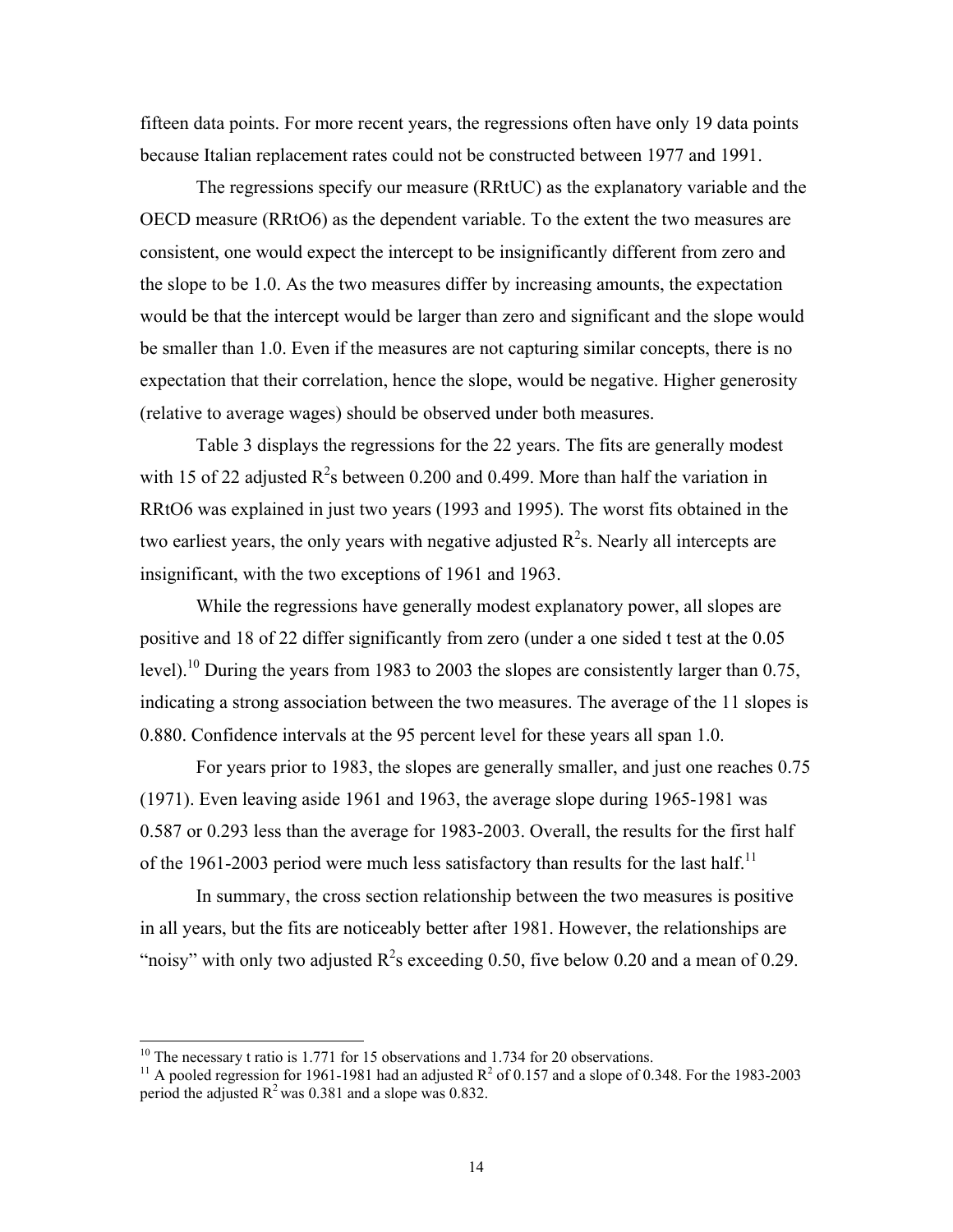When the residuals were examined, certain country-specific patterns were apparent. Persistently negative residuals were observed for Denmark for all years between 1975 and 2003 and for Greece from 1961 to 1989. Large positive residuals for late years in the data period were observed for Finland, Italy and Switzerland. The explanation for these multi-year contrasts merits additional research.

The findings displayed in Table 3 all utilized our measures of UC replacement rates to explain cross country variation in RRtO6. In the ten countries with mixed UI-UA systems, it could be argued that the OECD measures should be more closely related to UI (not UC) replacement rates. Initial payments in these mixed systems would be mainly UI benefits since UA payments usually occur after UI entitlements have been exhausted. As noted earlier, UI replacement rates are generally much higher than UA replacement rates.

The result of refitting the 22 regressions using UI replacement rates in the ten countries with mixed systems were very similar to those reported in Table  $3<sup>12</sup>$ . The fits were again generally better during 1983-2003 than during 1961-1981 with positive slope coefficients estimated for all 22 years. The distributions of the adjusted  $R^2$ s and standard errors were similar to those of Table 3. The simple average of the 22 adjusted  $R^2$ s was marginally higher (0.31 compared to 0.29 in Table 3). Because UI replacement rates are generally higher, the slope coefficients were somewhat lower but qualitatively similar to those in Table 3. The earlier results were little changed by the use of UI rather than UC replacement rates to explain OECD first year replacement rates.

A second investigation examined time series relationships between the OECD first-year replacement rate averages and the measures from Section 2. Again, simple regressions were fitted with the OECD measure (RRtO6) as the dependent variable.

Table 4 presents the results with the countries sorted into to four groups. The table has 30 regressions, two for each of the ten countries with mixed UI-UA systems. The first of each pair uses the UC replacement rate while the second uses the UI replacement rate. The country identifier column shows the replacement rate used to explain RRtO6. Where data were missing, the regressions have fewer than 22 data points.<sup>13</sup> Short data periods are due to lack of our measures of (UC and UI) replacement rates.

 $\overline{\phantom{a}}$ 

 $12$  These are available upon request

<sup>&</sup>lt;sup>13</sup> For Portugal the OECD data commence in 1975 but our measures only in 1978.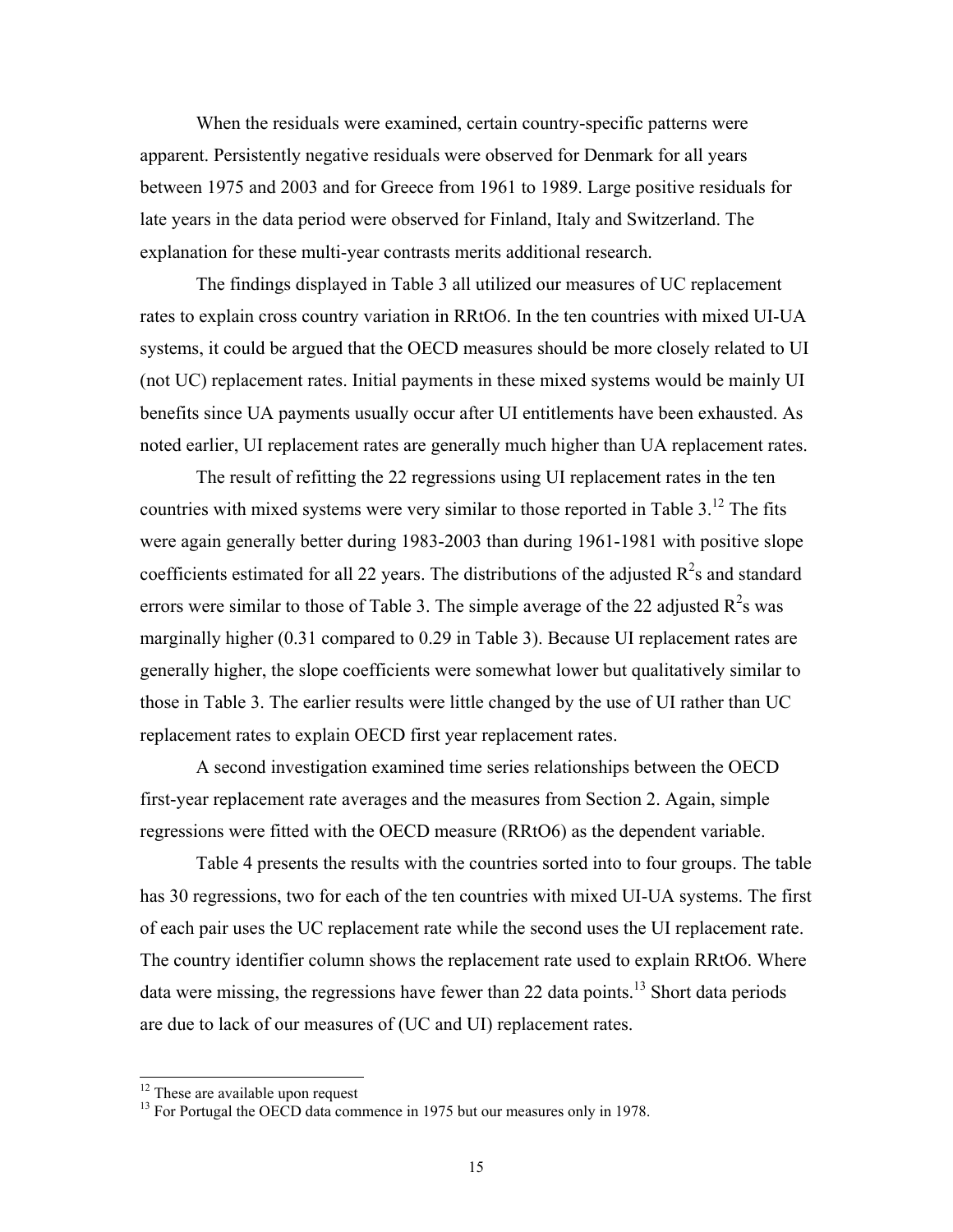The Table 4 results, in contrast with those of Table 3, show a clear bifurcation in the fits. Of the 20 country-specific regressions that use the UC replacement rate, eleven have adjusted  $R^2$ s that fall below 0.20 while nine have adjusted  $R^2$ s of 0.50 or higher. Not one falls into the range between 0.20 and 0.49 (compared to 13 in Table 3). A second contrast is the presence of several negative slope coefficients. Of the 20 regressions based on UC replacement rates, nine have negative slopes and four differ significantly from zero (Austria, the Netherlands, Greece and Italy). Of the eleven positive slopes, eight are significant. In general, the results for English speaking and Scandinavian countries are better than for countries from western and southern Europe.

Use of UI replacement rates improves the fits in some countries (Ireland, the United Kingdom, Finland and Sweden) but not in all. The UI-based replacement rates have worse fits in Austria and the Netherlands.

Some time series results present puzzles. The UI system in the United States has had a comparatively stable statutory history. While the slope for the U.S. regression in Table 4 is positive, its t ratio falls below unity. Very large positive residuals were present for 1977, 1981, 1983 and 1985 while the empirical replacement rates for these years indicate little change from adjacent years. Some of the variation in RRTO6 is intended to capture the effects of extended benefits programs (both Federal-State Extended Benefits and Temporary Federal programs). However it seems there are errors in timing. The temporary increases in potential benefit duration spanned the years 1975 to 1977, 1980 to 1983, 1992-1993 and 2002-2003. Removing all data points between 1977 and 1985 still yielded a result where the slope coefficient was not statistically significant. More analysis of GRRtO6 is probably warranted.

Some other puzzles in GRRtO6 were also encountered. The replacement rate in Italy increases sharply in 1999 while our expenditure-based measure showed little change. The OECD series for Greece increases sharply in 1991 while the expenditurebased measure was little changed until 2001. A low OECD replacement rate for Denmark persisted for all years between 1961 and 2003 even though our series shows Denmark to have a consistently above-average replacement rate. Again, further investigation is warranted into the reason(s) why the two series for a given country are so different.

16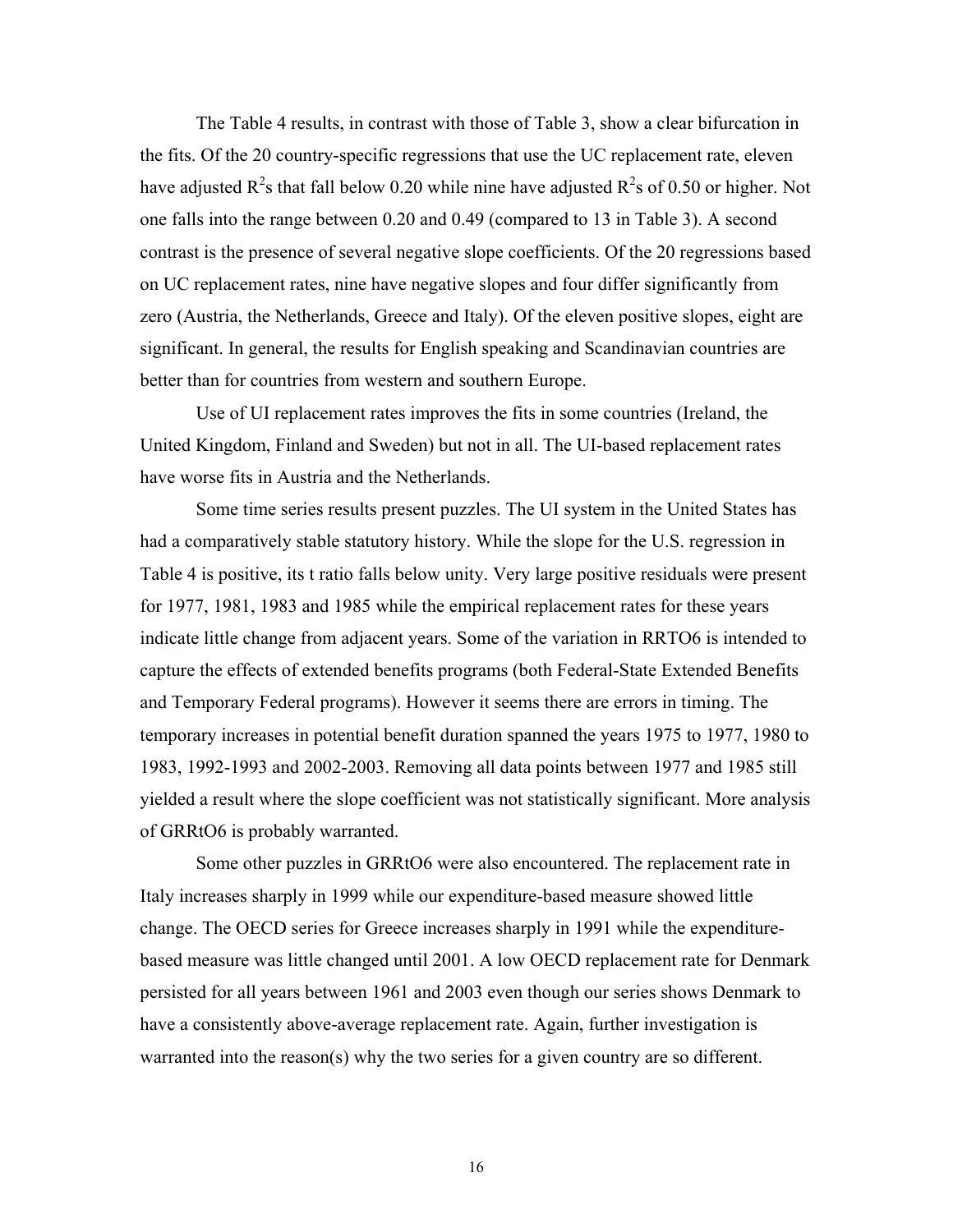Charts 4 and 5 provide a visual representation of the contrasting series. The Australian UA system has had unlimited potential duration throughout these years,  $^{14}$  Note how GRRtO6 and our empirical series move in parallel until 1997 and then nearly coincide from 1997 to 2003.Variation in both Australian series reflects changes in payment levels (relative to average wages) such as the increases in the 1970s and again in the late 1980s. Note also how GRRtO6 is consistently the lower of two U.S. series in Chart 4 with the exception of 1977, 1981 and 1983 when the two series are identical. Their equality for these years reflects increases in potential duration that would permit receipt of UI benefits for 52 or more weeks. For most years, however, potential duration is only 26 weeks and the OECD series falls below the empirical series. Because the U.S. is unique in frequent changes in potential benefit duration, the OECD series is especially volatile while the empirical series only moves between 0.32 and 0.36 across all years.

Chart 5 compares data series for Denmark and Greece.<sup>15</sup> The two OECD series have consistently low levels and just four data points (all for Greece) exceed 0.30. The low estimates of GRRtO6 for Greece reflect short benefit duration but the explanation for Denmark has not been found. Benefits in Denmark can last for several years, and even after a reform in the late 1990s, maximum potential duration is still four years. Both empirical series decrease after the late 1980s while the OECD series for Denmark is quite stable, and for Greece it increases. More comparative analysis would seem to be needed.

Chart 6 provides a summary overview of the OECD and our replacement rates by plotting their averages between 1961 and 2003. All three series are simple averages that weight each country equally. Recall from Table 3 that several regressions were fitted using fewer than 20 observations due to data limitations. Chart 6 shows means for GRRtO6 and our series based on the countries included for that year (regression countries). Since the OECD measures exist for all countries for all years, a second OECD series is included, the simple average of all 20 countries.<sup>16</sup>

 $\overline{\phantom{a}}$ 

 $14$  This statement abstracts from changes in work search enforcement and other requirements for continuing eligibility which occurred between 1961 and 2003.

<sup>&</sup>lt;sup>15</sup> The empirical series for Denmark commences in 1975 due to lack of data. The number of recipients is available only from 1984. I have used a replacement regression along with earlier detail on the maximum benefit to extend the estimates of replacement rates back to 1975. The projection used the regression displayed earlier in Table 1

<sup>&</sup>lt;sup>16</sup> Recall that estimates of GRRtO6 for Portugal commence only in 1975.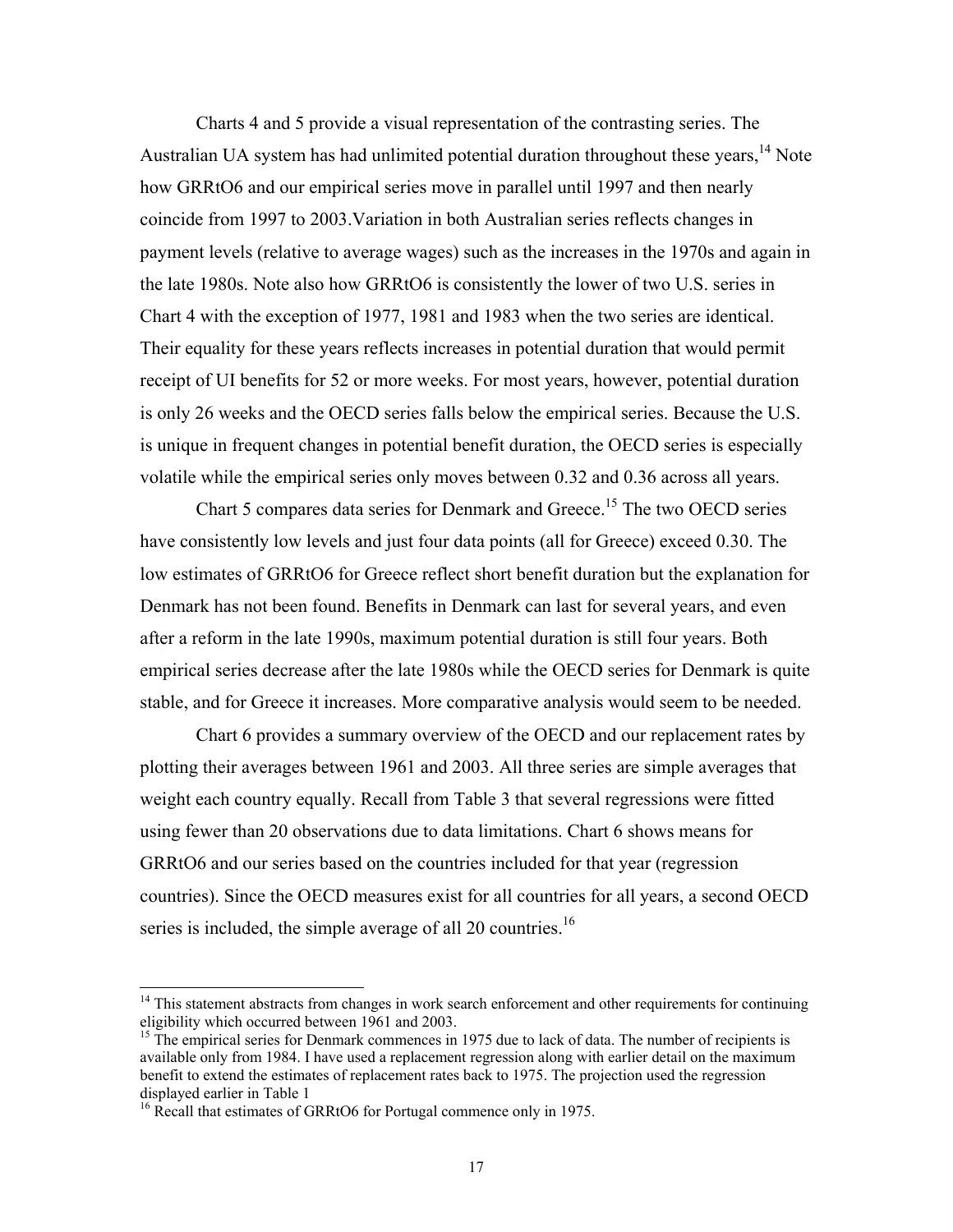Three features of Chart 6 are noteworthy. 1) The two OECD series are very similar. Their simple correlation is 0.990. Thus for the OECD series, the averages for the included countries are practically identical to the averages for all 20 countries. 2) Both OECD averages increase strongly between 1961 and 2003, increasing from below 0.30 to above 0.45 These series are essentially on plateaus from 1985 to 2003. 3) The averages of our empirical replacement rates do increase in the early years, but only from 0.42-43 to 0.46-.47. After 1993, however, the averages decrease and fall consistently below 0.40 for the final four data points. The average during 1997-2003 (0.391) is about 16 percent lower than the 1981-1987 average (0.467). In the empirical series, the recent trend in the average replacement rate for these 20 countries has been downward.

The contrasting patterns in Chart 6 vividly illustrate that the OECD series and our series are measuring different concepts of wage loss replacement. Ours do not focus on duration other than the effects of lower weekly (monthly) payments as benefit duration increases. In the OECD series, the effect of increasing maximum potential duration to 52 weeks from a lower maximum increases GRRtO6 even with an unchanged payment per week. An explicit duration component enters the computation of GRRtO6. As several countries raised their maximum durations, particularly between the mid-1970s and the mid-1980s, the increases raised the average OECD replacement rates depicted in Chart 6.

### 4. Concluding Comments

After developing an actuarial framework for examining the costs and generosity of unemployment compensation (UC) programs in Section 1, the paper conducted two empirical investigations of UC replacement rates. Section 2 examined the determinants of aggregate (country-wide) UC replacement rates in 20 OECD member countries using time series regressions. The underlying replacement rates were constructed from annual aggregate data on total UC benefit payments, the average number of UC beneficiaries and average weekly (or monthly) wages. Strong and significant effects of the maximum weekly benefit (as a ratio to average weekly wages) were found across the 20 countries. Significant effects of the statutory replacement rate were also found in five countries. Less consistently, significant effects of current and lagged unemployment rates were also

18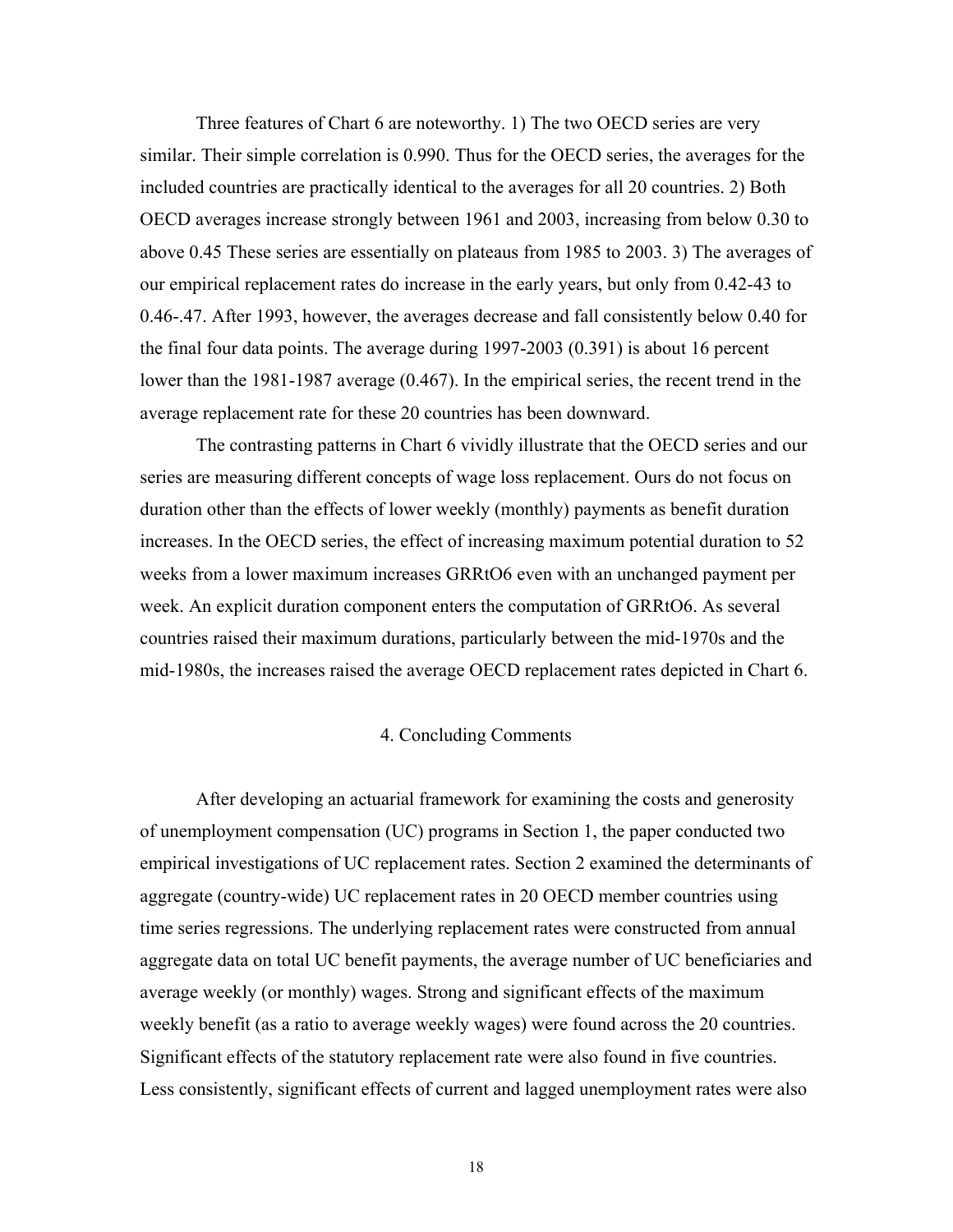present. Of 57 unemployment coefficients, 22 were either significantly positive or significantly negative. The principal conclusion of Section 2 is that much of the time series variation in replacement rates can be explained using as explanatory variables the statutory features of UC programs and unemployment rates.

Section 3 then examined the association between the empirical replacement rates of Section 2 and average first-year replacement rates generated by the OECD (GRRtO6). Annual cross section relations for the 20 countries were fitted for the odd numbered years from 1961 to 2003. While a positive association between the two series was found for each year, the associations was not close, especially during the period from 1961 to 1981. Overall, 20 of 22 adjusted  $R^2$ s fell below 0.50.

A comparison of the two replacement rate time series in individual countries found that fits were quite good in nine countries (adjusted  $R^2$ s above 0.50) but poor in eleven countries (adjusted  $R^2$ s below 0.20). Comparisons for individual countries found substantial contrasts between the OECD series and the series examined in Section 2. In United States data, it seemed clear that short run variation in the OECD series was linked to temporary extensions of maximum benefit duration during recessions.

Two suggestions for future research can be made. First, more comparative analysis of the two series seems warranted, especially in countries where the two series differ by wide margins. It is clear that changes in potential benefit duration have an important effect on the OECD series. However, other factors may also have a differential influence on the two series.

Second, several studies of the effects of unemployment program generosity on unemployment have been undertaken. It would be useful to know how results reported in the existing literature would (or would not) change if the empirical replacement rates examined in Section 2 replaced the OECD replacement rates that typically have been used in these studies. From Charts 4, 5 and 6 it is clear the two series have different time series patterns. It would be interesting to test for possible differences in their effects on unemployment in these 20 OECD member countries.

19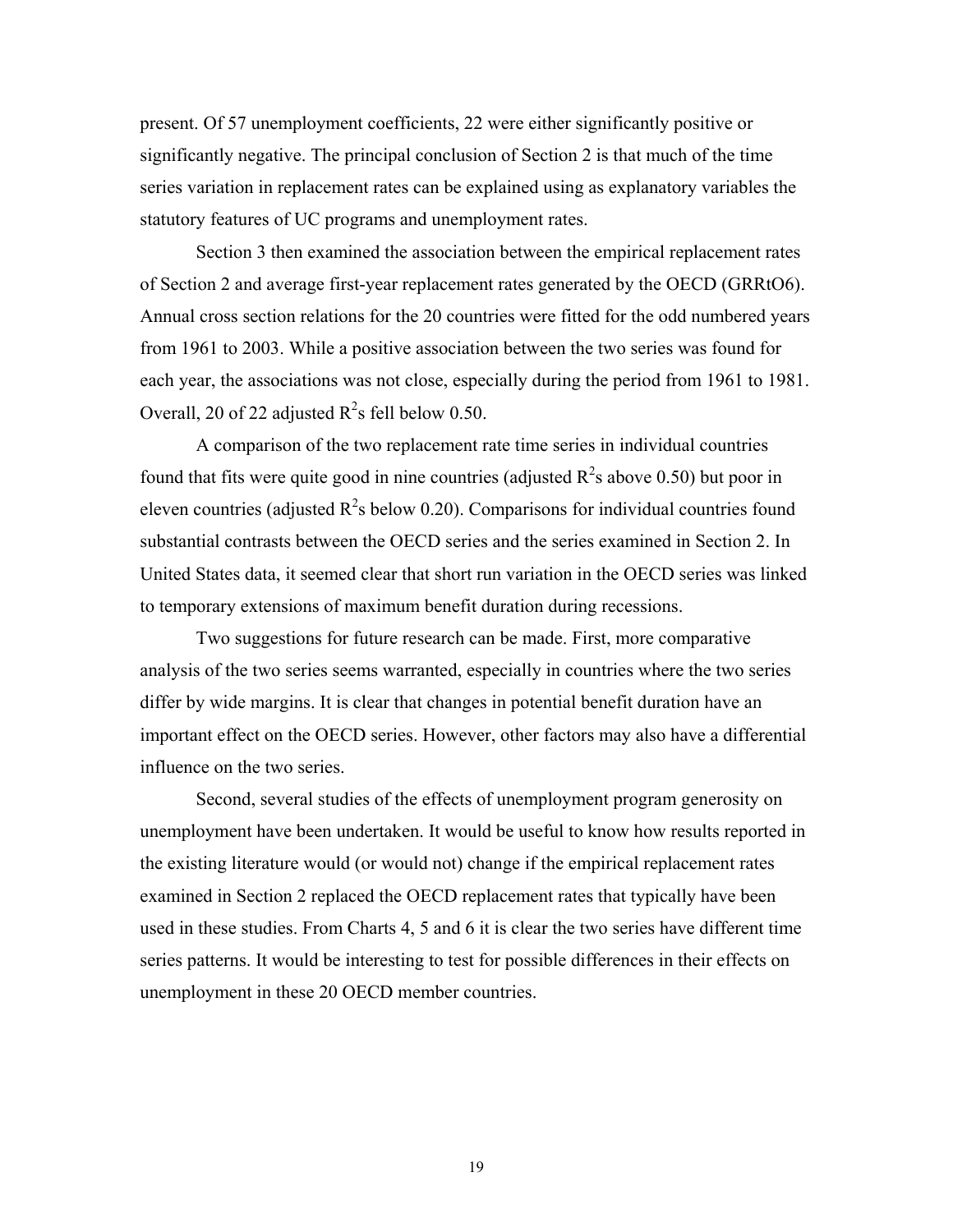|                                   | Constant U Rate    |                    | Lag                | U Rate MxWBA/<br>AWW-a | RRate<br><b>Stat</b> | Years            | Avg.<br>Rate | Repl. MaxBen/<br><b>AWW</b> | Avg. Adj R2 | Std.  | Durbin<br>Error Watson |
|-----------------------------------|--------------------|--------------------|--------------------|------------------------|----------------------|------------------|--------------|-----------------------------|-------------|-------|------------------------|
| <b>English Speaking Countries</b> |                    |                    |                    |                        |                      |                  |              |                             |             |       |                        |
| Australia - c                     | 0.012<br>(0.90)    | 0.161<br>(0.66)    | $-0.520$<br>(2.21) | 1.258<br>(16.81)       |                      | 63-05<br>Fin Yrs | 0.275        | 0.238                       | 0.925       | 0.014 | 1.06                   |
| Canada                            | 0.118<br>(5.18)    | 0.139<br>(0.53)    | $-0.127$<br>(0.46) | 0.323<br>(9.29)        | 0.159<br>(2.62)      | 59-04            | 0.398        | 0.591<br>[0.558]            | 0.943       | 0.015 | 0.69                   |
| Ireland - UI - c                  | 0.167<br>(2.18)    | 0.806<br>(2.18)    | $-1.112$<br>(3.29) | 1.241<br>(2.62)        |                      | 78-04            | 0.281        | 0.207                       | 0.819       | 0.021 | 1.53                   |
| Ireland - UA - c                  | 0.270<br>(6.76)    | $-0.795$<br>(3.28) | 0.427<br>(2.07)    | 0.792<br>(2.55)        |                      | 80-04 0.297      |              | 0.194                       | 0.637       | 0.012 | 1.48                   |
| New Zealand                       | $-0.041$<br>(0.95) | $-0.100$<br>(0.31) | $-0.086$<br>(0.25) | 1.557<br>(10.45)       |                      | 86-05<br>Fin Yrs | 0.343        | 0.255                       | 0.902       | 0.012 | 1.70                   |
| UK - UI                           | $-0.136$<br>(3.91) | $-0.073$<br>(0.15) | $-0.775$<br>(1.68) | 2.584<br>(10.54)       |                      | 78-03            | 0.180        | 0.149                       | 0.842       | 0.024 | 1.24                   |
| <b>UK-UA-b</b>                    | $-0.111$<br>(5.04) | 1.383<br>(4.57)    | $-0.411$<br>(1.43) | 1.572<br>(10.23)       |                      | 78-03            | 0.209        | 0.150                       | 0.921       | 0.015 | 1.16                   |
| <b>United States</b>              | 0.052<br>(0.46)    | 0.749<br>(5.57)    | $-0.252$<br>(1.83) | 0.102<br>(2.08)        | 0.418<br>(2.22)      | 59-04            | 0.343        | 0.455<br>[0.515]            | 0.565       | 0.008 | 0.96                   |
| Scandinavia                       |                    |                    |                    |                        |                      |                  |              |                             |             |       |                        |
| Denmark                           | 0.183<br>(4.21)    | 1.429<br>(3.23)    | $-0.928$<br>(2.20) | 0.611<br>(6.02)        |                      | 84-04            | 0.558        | 0.561                       | 0.819       | 0.021 | 1.26                   |
| Finland - UI - b                  | $-0.057$<br>(1.96) | 0.650<br>(2.02)    | $-0.313$<br>(1.00) | 0.804<br>(17.34)       |                      | 72-04            | 0.416        | 0.584                       | 0.929       | 0.028 | 1.35                   |
| Finland - UA                      | 0.160<br>(4.07)    | 0.424<br>(1.57)    | $-0.618$<br>(2.21) | 0.436<br>(4.17)        |                      | 72-04            | 0.278        | 0.301                       | 0.642       | 0.024 | 0.74                   |
| Norway                            | $-0.003$<br>(0.05) | 2.170<br>(4.61)    |                    | 0.455<br>(4.37)        |                      | 71-04 0.358      |              | 0.638                       | 0.481       | 0.039 | 0.90                   |
| Sweden - UI - a                   | 0.140<br>(8.15)    | 1.258<br>(2.30)    | $-0.790$<br>(1.47) | 0.638<br>(28.30)       |                      | 76-04            |              | 59-74, 0.652 0.778 0.957    |             | 0.027 | 0.69                   |
| Sweden - UA                       | $-0.089$<br>(2.38) | $-0.272$<br>(0.65) | 0.883<br>(2.26)    | 1.132<br>(9.40)        |                      |                  |              | 75-04 0.3116 0.333          | 0.857       | 0.018 | 1.71                   |

a - Single years excluded: Sweden - UI - 1975, France - 1982, Germany - UI - 1959, Switzerland - 1991, Portugal - UA - 1986, Spain - UA - 1983.

b - Shift dummy for groups of years: UK-UA - 1989-91, Finland - UI - 1981-86, Italy - 1966-70, Neth. - UI - 1987-1989, and Germany - 1979-82.

c - Other explanatory variables included: Australia - shift dummy from 1996, Ireland - UI and UA - linear trends.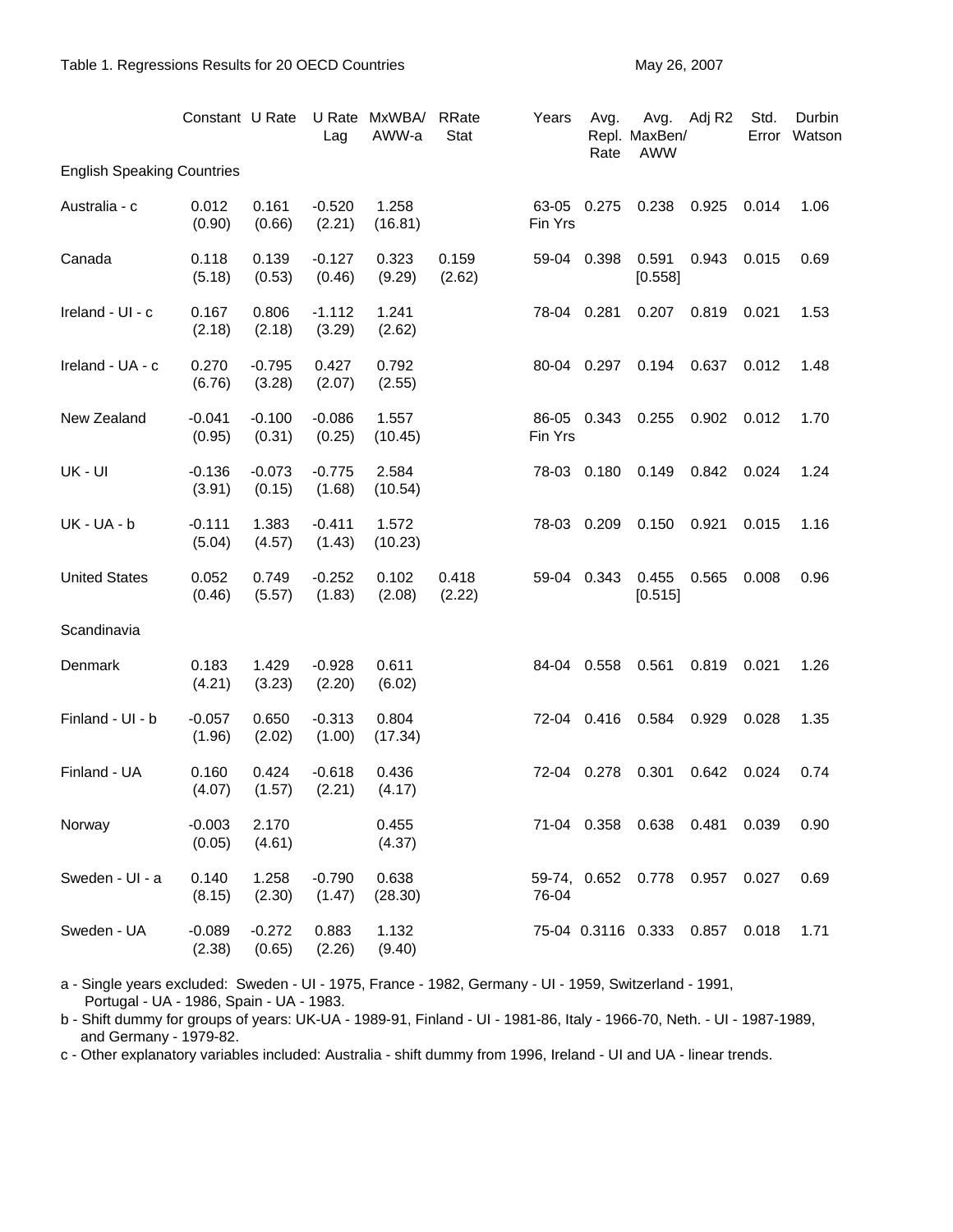|                          | Constant U Rate    |                    | Lag                | U Rate MxWBA/<br>AWW-a | RRate<br>Stat   | Years                 | Avg.<br>Rate | Avg.<br>Repl. MaxBen/<br><b>AWW</b> | Adj R2             | Std.<br>Error | Durbin<br>Watson |
|--------------------------|--------------------|--------------------|--------------------|------------------------|-----------------|-----------------------|--------------|-------------------------------------|--------------------|---------------|------------------|
| Western Europe           |                    |                    |                    |                        |                 |                       |              |                                     |                    |               |                  |
| Austria - Ul             | 0.378<br>(5.31)    | $-0.387$<br>(0.39) | $-0.932$<br>(0.73) | 0.054<br>(0.70)        |                 | 83-04 0.356           |              | 0.530                               | $-0.006$ 0.017     |               | 0.45             |
| Austria - UA             | 0.297<br>(7.91)    | $-0.251$<br>(0.49) | 0.185<br>(0.28)    | $-0.005$<br>(0.12)     |                 | 83-04 0.292           |              |                                     | 0.508 -0.169 0.008 |               | 1.00             |
| Belgium                  | 0.246<br>(3.76)    | $-1.077$<br>(6.76) |                    | 0.703<br>(6.04)        |                 | 69-03 0.552           |              | 0.573                               | 0.658              | 0.034         | 1.18             |
| France - UI - a          | 0.726<br>(25.94)   | $-0.738$<br>(1.61) | $-1.370$<br>(2.98) | 0.002<br>(0.19)        |                 | 83-03 0.516           |              | 2.963                               | 0.747              | 0.013         | 1.16             |
| France - UA - a          | 0.119<br>(2.27)    | $-1.365$<br>(2.55) | 1.062<br>(2.07)    | 0.703<br>(3.77)        |                 | 83-03 0.269           |              | 0.260                               | 0.557              | 0.015         | 0.97             |
| Germany - UI - a,b 0.411 | (20.55)            | 0.436<br>(0.74)    | $-0.436$<br>(0.77) | 0.081<br>(3.06)        |                 | 60-04 0.501           |              | 0.985                               | 0.669              | 0.029         | 1.07             |
| Germany - UA- b          | 0.135<br>(0.94)    | 0.174<br>(0.17)    | $-1.150$<br>(1.15) | 0.339<br>(2.37)        |                 | 75-04 0.412           |              | 1.005                               | 0.613              | 0.044         | 0.45             |
| Neth. - UI - b           | $-1.170$<br>(9.21) | $-0.869$<br>(1.05) | 0.373<br>(0.43)    | 0.309<br>(6.16)        | 1.859<br>(9.66) | 59-04 0.549           |              | 1.189<br>[0.736]                    | 0.874              | 0.044         | 0.87             |
| Neth. - UA               | 0.350<br>(18.98)   | 1.167<br>(5.12)    |                    |                        |                 | 80-01                 | 0.438        |                                     | 0.546              | 0.029         | 0.71             |
| Switzerland - a          | $-0.597$<br>(2.78) | 3.456<br>(1.98)    | 1.238<br>(0.56)    | 0.569<br>(5.62)        |                 | 85-90, 0.563<br>92-04 |              | 1.832                               | 0.697              | 0.036         | 0.98             |
| Southern Europe          |                    |                    |                    |                        |                 |                       |              |                                     |                    |               |                  |
| Greece                   | 0.408<br>(4.91)    | $-3.996$<br>(1.98) | 1.145<br>(0.56)    | 0.298<br>(2.69)        |                 | 59-02 0.444           |              | 0.724 0.483                         |                    | 0.090         | 0.91             |
| Italy - b                | 0.021<br>(0.67)    | $-0.219$<br>(0.41) | 0.755<br>(1.52)    | 1.207<br>(12.52)       |                 |                       | 59-76 0.174  | 0.114                               | 0.940              | 0.012         | 2.60             |
| Portugal - UI            | $-1.975$<br>(3.78) | $-1.901$<br>(1.37) | 3.070<br>(1.34)    | 0.758<br>(2.25)        | 1.708<br>(2.58) |                       | 85-98 0.516  | 1.763<br>[0.629]                    | 0.830              | 0.039         | 1.90             |
| Portugal - UA - a        | 0.068<br>(0.38)    | $-0.208$<br>(0.24) | $-0.407$<br>(0.40) | 0.672<br>(1.80)        |                 | 78-85, 0.304<br>87-98 |              | 0.414 0.233                         |                    | 0.034         | 1.39             |
| Spain - UI               | $-0.734$<br>(3.88) | $-2.509$<br>(4.05) | 2.876<br>(4.97)    |                        | 1.891<br>(7.89) | 80-01 0.780           |              | [0.768]                             | 0.746              | 0.040         | 1.19             |
| Spain - UA - a           | $-0.335$<br>(4.71) | $-0.170$<br>(0.57) | $-0.076$<br>(0.24) | 2.876<br>(12.62)       |                 | 81-82, 0.348<br>84-01 |              | 0.254 0.930                         |                    | 0.021         | 1.52             |

a, b, c - See explanations of data and estimation on previous page.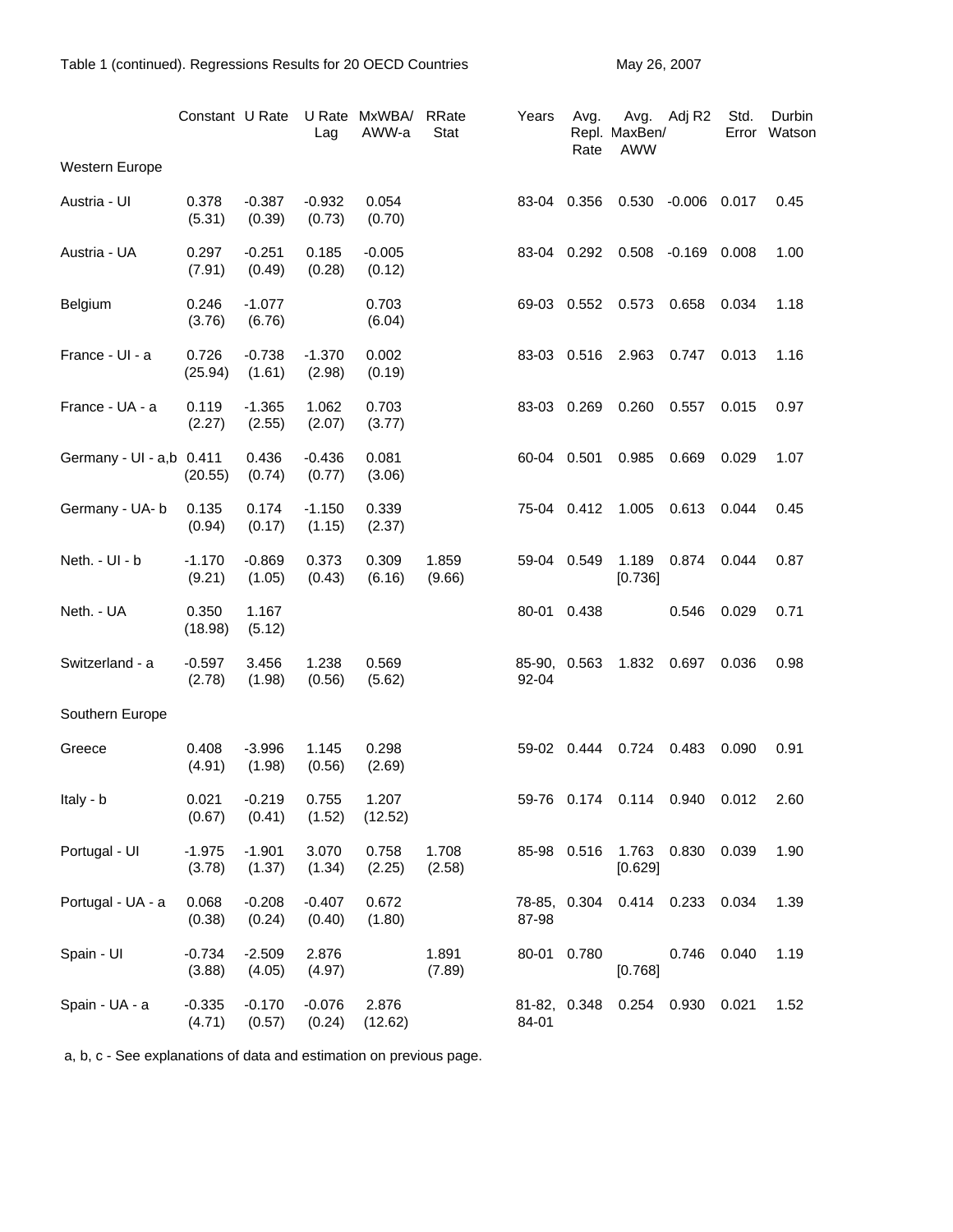|                                    | $t \le -5.0$ |             | $-4.99 < t < -2.0$ $-1.99 < t < 0.0$ $0.0 < t < 1.99$ $2.0 < t < 4.99$ |   |                | $t > = 5.0$ | Total<br>Number |
|------------------------------------|--------------|-------------|------------------------------------------------------------------------|---|----------------|-------------|-----------------|
| Constant                           | 2            | 5           | 3                                                                      | 5 | 7              | 8           | 30              |
| Unemp. Rate                        | 1            | 4           | 11                                                                     | 6 | 6              | 2           | 30              |
| Lagged Un. Rate                    | 0            | 5           | 12                                                                     | 6 | $\overline{4}$ | $\mathbf 0$ | 27              |
| Max. Benefit to<br>Avg. Wage Ratio | $\mathbf 0$  | $\mathbf 0$ | 1                                                                      | 3 | 10             | 14          | 28              |
| Staturory Replace-<br>ment Rate    | $\mathbf 0$  | $\mathbf 0$ | 0                                                                      | 0 | 3              | 2           | 5               |

Source: Detailed regressions shown in Table 1.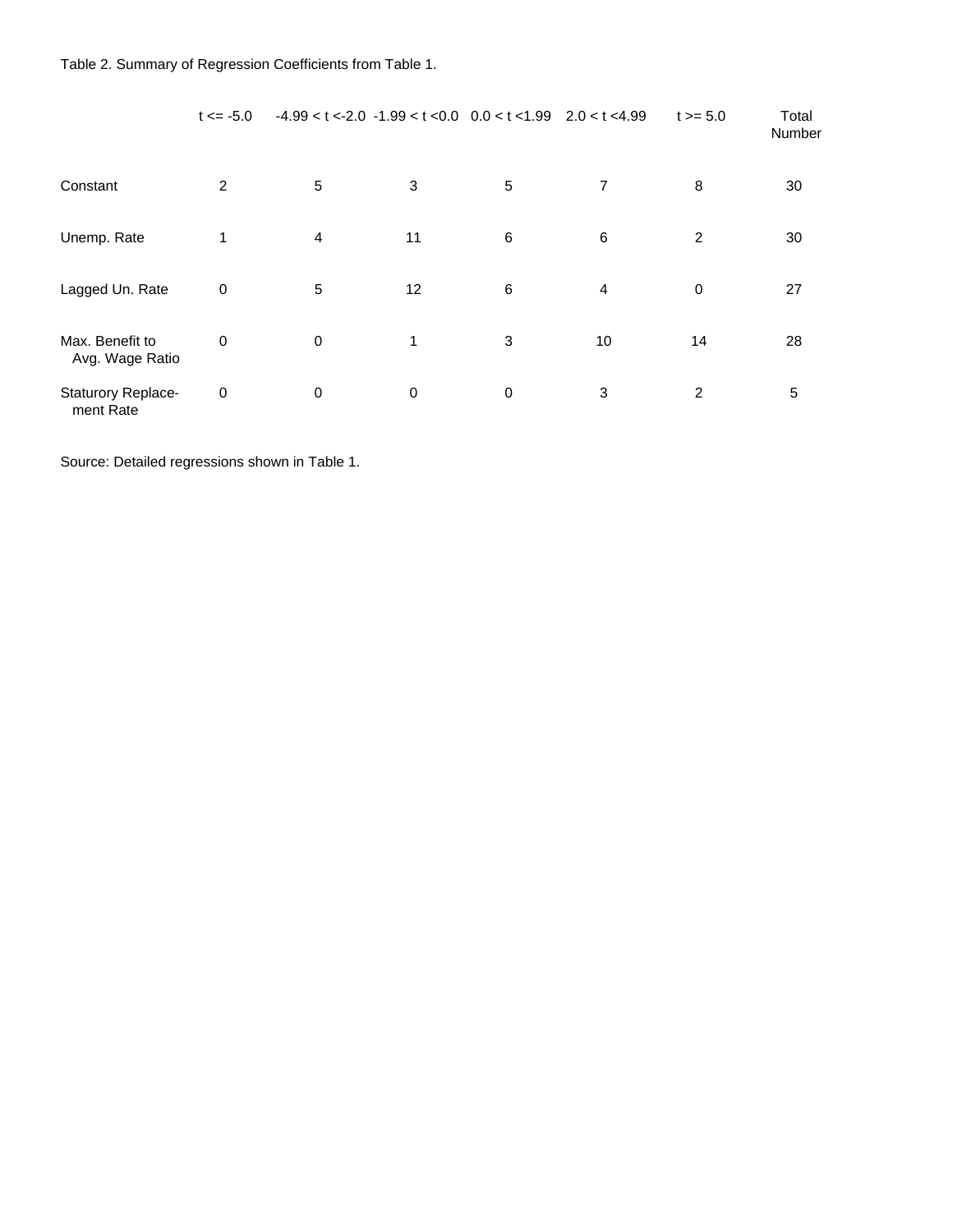| Year | Constant | t Ratio | UC Repl.<br>Rate | t Ratio | Adj. R2  | Std<br>Error | Mean<br><b>OECD</b><br><b>RRate</b> | Mean<br>Our UC<br>RRate | Number<br>Countries<br>of 20 |
|------|----------|---------|------------------|---------|----------|--------------|-------------------------------------|-------------------------|------------------------------|
| 1961 | 0.209    | (2.9)   | 0.149            | (0.97)  | $-0.004$ | 0.119        | 0.273                               | 0.430                   | 15                           |
| 1963 | 0.250    | (4.8)   | 0.047            | (0.58)  | $-0.049$ | 0.120        | 0.274                               | 0.426                   | 15                           |
| 1965 | 0.057    | (0.8)   | 0.534            | (3.53)  | 0.450    | 0.114        | 0.290                               | 0.436                   | 15                           |
| 1967 | 0.026    | (0.3)   | 0.629            | (2.83)  | 0.333    | 0.122        | 0.291                               | 0.420                   | 15                           |
| 1969 | 0.034    | (0.3)   | 0.626            | (2.55)  | 0.282    | 0.137        | 0.313                               | 0.444                   | 15                           |
| 1971 | $-0.054$ | (0.5)   | 0.852            | (3.69)  | 0.474    | 0.112        | 0.306                               | 0.422                   | 15                           |
| 1973 | 0.006    | (0.0)   | 0.740            | (2.52)  | 0.277    | 0.157        | 0.335                               | 0.446                   | 15                           |
| 1975 | 0.086    | (0.6)   | 0.590            | (2.15)  | 0.195    | 0.184        | 0.363                               | 0.469                   | 16                           |
| 1977 | 0.250    | (1.8)   | 0.369            | (1.28)  | 0.043    | 0.169        | 0.420                               | 0.459                   | 15                           |
| 1979 | 0.205    | (1.7)   | 0.411            | (1.72)  | 0.116    | 0.167        | 0.397                               | 0.467                   | 16                           |
| 1981 | 0.174    | (1.5)   | 0.535            | (2.31)  | 0.213    | 0.163        | 0.429                               | 0.476                   | 17                           |
| 1983 | 0.078    | (0.7)   | 0.788            | (3.54)  | 0.419    | 0.168        | 0.443                               | 0.463                   | 17                           |
| 1985 | 0.110    | (0.8)   | 0.802            | (2.73)  | 0.265    | 0.165        | 0.482                               | 0.465                   | 19                           |
| 1987 | 0.124    | (0.9)   | 0.770            | (2.70)  | 0.259    | 0.171        | 0.482                               | 0.465                   | 19                           |
| 1989 | 0.083    | (0.6)   | 0.855            | (3.03)  | 0.312    | 0.168        | 0.477                               | 0.461                   | 19                           |
| 1991 | 0.079    | (0.7)   | 0.899            | (3.65)  | 0.407    | 0.148        | 0.489                               | 0.456                   | 19                           |
| 1993 | 0.005    | (0.1)   | 1.023            | (4.66)  | 0.522    | 0.142        | 0.462                               | 0.446                   | 20                           |
| 1995 | 0.003    | (0.0)   | 1.095            | (4.57)  | 0.512    | 0.137        | 0.457                               | 0.415                   | 20                           |
| 1997 | 0.074    | (0.7)   | 0.978            | (4.11)  | 0.455    | 0.133        | 0.464                               | 0.398                   | 20                           |
| 1999 | 0.168    | (1.6)   | 0.788            | (3.02)  | 0.300    | 0.149        | 0.476                               | 0.391                   | 20                           |
| 2001 | 0.156    | (1.4)   | 0.829            | (3.02)  | 0.300    | 0.154        | 0.477                               | 0.387                   | 20                           |
| 2003 | 0.137    | (1.3)   | 0.850            | (3.24)  | 0.345    | 0.151        | 0.466                               | 0.387                   | 19                           |

Table 3. Cross-section Regressions Explaining Average OECD First-Year Replacement Rate, 1961 to 2003 June 2, 2007

Source: Regressions by author using a measure of the actual average UC replacement rate to explain the average of six OECD first year replacement rates.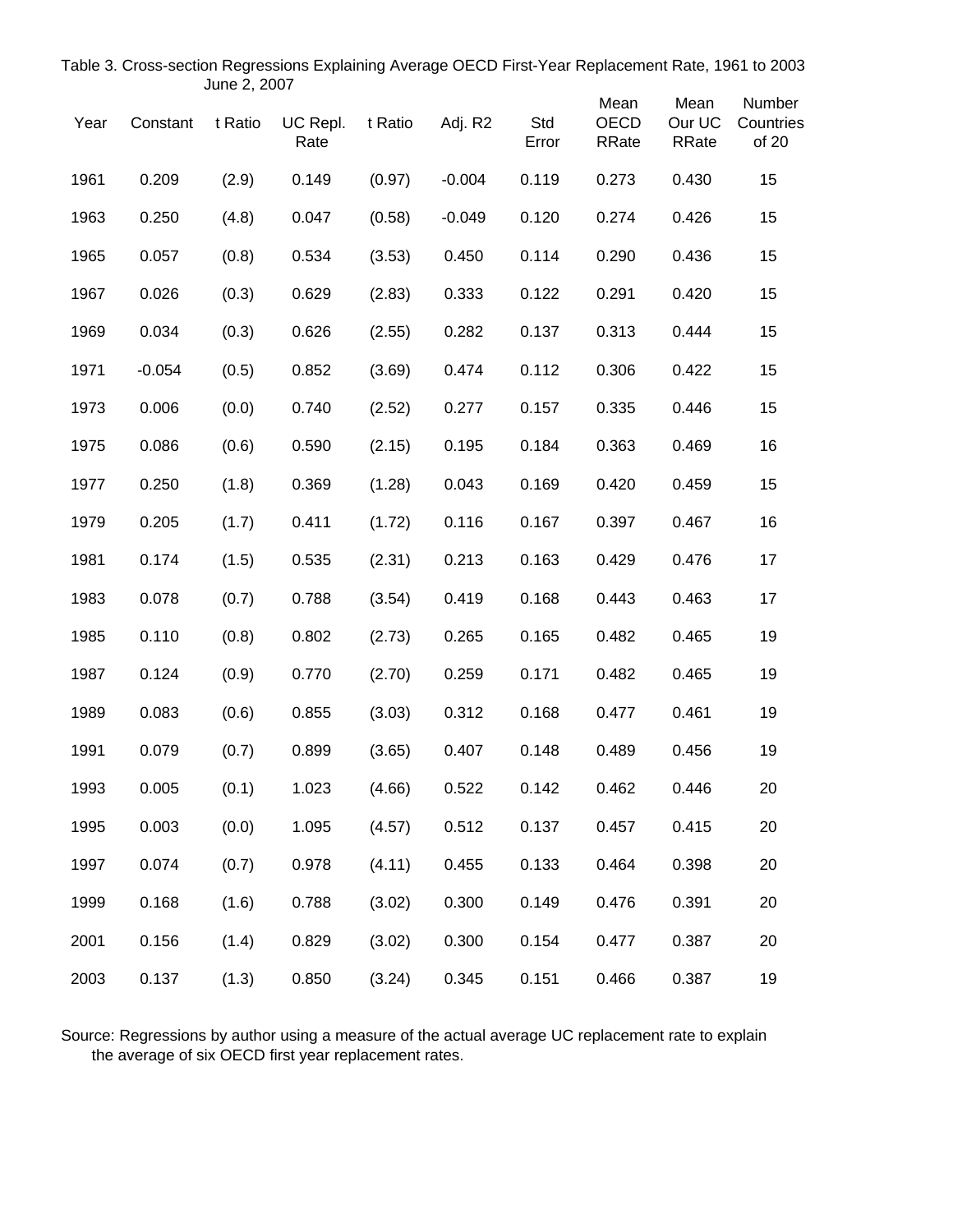|                                   |          | June 3, 2007 |               |         |          |              |                                     |                             |                    |
|-----------------------------------|----------|--------------|---------------|---------|----------|--------------|-------------------------------------|-----------------------------|--------------------|
| Country                           | Constant | t Ratio      | Repl.<br>Rate | t Ratio | Adj. R2  | Std<br>Error | Mean<br><b>OECD</b><br><b>RRate</b> | Mean<br>Our<br><b>RRate</b> | Number<br>of Years |
| <b>English Speaking Countries</b> |          |              |               |         |          |              |                                     |                             |                    |
| Australia                         | 0.072    | (2.31)       | 0.542         | (4.79)  | 0.511    | 0.030        | 0.217                               | 0.268                       | 22                 |
| Canada                            | 0.002    | (0.03)       | 1.257         | (6.90)  | 0.689    | 0.051        | 0.506                               | 0.401                       | 22                 |
| Ireland - UC RRt                  | $-0.071$ | (0.54)       | 1.717         | (3.74)  | 0.541    | 0.050        | 0.423                               | 0.288                       | 12                 |
| Ireland - UI RRt                  | 0.089    | (1.57)       | 1.233         | (6.12)  | 0.753    | 0.038        | 0.430                               | 0.277                       | 13                 |
| New Zealand                       | 0.267    | (9.04)       | 0.080         | (1.24)  | 0.025    | 0.037        | 0.302                               | 0.443                       | 22                 |
| U.K. - UC RRt                     | 0.064    | (2.68)       | 0.885         | (9.20)  | 0.799    | 0.030        | 0.275                               | 0.239                       | 22                 |
| U.K. - UI RRt                     | 0.122    | (8.21)       | 0.642         | (11.06) | 0.852    | 0.025        | 0.275                               | 0.238                       | 22                 |
| <b>United States</b>              | 0.026    | (0.09)       | 0.699         | (0.83)  | $-0.015$ | 0.043        | 0.266                               | 0.343                       | 22                 |
| Scandinavia                       |          |              |               |         |          |              |                                     |                             |                    |
| Denmark                           | 0.288    | (7.23)       | $-0.077$      | (1.15)  | 0.023    | 0.017        | 0.242                               | 0.594                       | 15                 |
| Finland - UC RRt                  | 0.124    | (0.88)       | 0.822         | (2.10)  | 0.140    | 0.139        | 0.411                               | 0.349                       | 22                 |
| Finland - UI RRt                  | 0.127    | (2.63)       | 0.842         | (7.55)  | 0.789    | 0.049        | 0.480                               | 0.420                       | 16                 |
| Norway                            | 0.609    | (2.33)       | $-0.540$      | (0.81)  | $-0.017$ | 0.232        | 0.401                               | 0.383                       | 22                 |
| Sweden - UC RRt                   | $-0.553$ | (2.82)       | 1.985         | (6.23)  | 0.643    | 0.154        | 0.654                               | 0.608                       | 22                 |
| Sweden - UI RRt                   | $-0.501$ | (4.04)       | 1.763         | (9.50)  | 0.810    | 0.113        | 0.654                               | 0.655                       | 22                 |

Table 4. Time-series Regressions Explaining Average OECD First-Year Replacement Rates, 1961 to 2003

Source: Regressions using author's measurement of actual average replacement rates to explain the average of six OECD first year replacement rates. In countries with two entries, separate regressions were fitted using the UC replacement rate and the UI replacement rate as explanatory variables.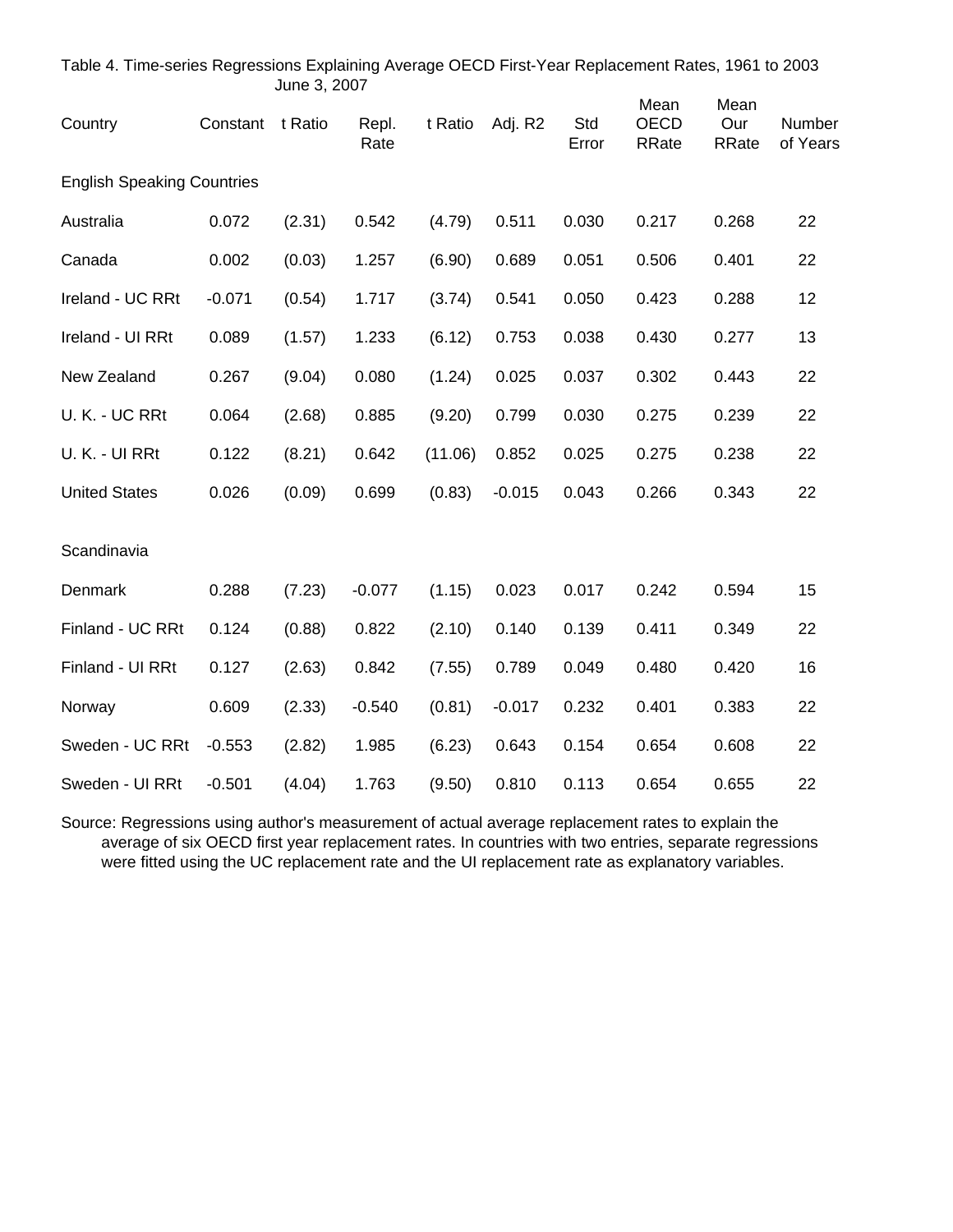| Table 4. (cont.) Time-series Regressions Explaining Average OECD First-Year Replace. Rates, 1961 to 2003 |          | June 3, 2007 |               |         |          |              |                                     |                      |                    |
|----------------------------------------------------------------------------------------------------------|----------|--------------|---------------|---------|----------|--------------|-------------------------------------|----------------------|--------------------|
| Country                                                                                                  | Constant | t Ratio      | Repl.<br>Rate | t Ratio | Adj. R2  | Std<br>Error | Mean<br><b>OECD</b><br><b>RRate</b> | Mean<br>Our<br>RRate | Number<br>of Years |
| Western Europe                                                                                           |          |              |               |         |          |              |                                     |                      |                    |
| Austria - UC RRt                                                                                         | 0.541    | (6.92)       | $-0.475$      | (2.15)  | 0.286    | 0.026        | 0.374                               | 0.352                | 10                 |
| Austria - Ul RRt                                                                                         | 0.651    | (2.52)       | $-0.797$      | (1.10)  | 0.021    | 0.036        | 0.368                               | 0.356                | 11                 |
| Belgium                                                                                                  | 0.576    | (5.80)       | $-0.194$      | (1.15)  | 0.015    | 0.069        | 0.463                               | 0.583                | 22                 |
| France - UC RRt                                                                                          | 0.406    | (5.15)       | 0.248         | (1.77)  | 0.092    | 0.059        | 0.544                               | 0.555                | 22                 |
| France - UI RRt                                                                                          | 0.515    | (6.88)       | 0.156         | (1.08)  | 0.016    | 0.014        | 0.595                               | 0.517                | 11                 |
| Germany - UC RR                                                                                          | 0.417    | (10.31)      | $-0.054$      | (0.64)  | $-0.029$ | 0.022        | 0.392                               | 0.471                | 22                 |
| Germany - UI RRt                                                                                         | 0.470    | (10.15)      | $-0.155$      | (1.69)  | 0.082    | 0.021        | 0.392                               | 0.503                | 22                 |
| Neth. - UC RRt                                                                                           | 0.892    | (19.22)      | $-0.346$      | (5.88)  | 0.627    | 0.074        | 0.636                               | 0.741                | 21                 |
| Neth. - UI RRt                                                                                           | 0.608    | (5.10)       | 0.056         | (0.27)  | $-0.046$ | 0.121        | 0.639                               | 0.552                | 22                 |
| Switzerland                                                                                              | 0.872    | (8.79)       | $-0.316$      | (1.80)  | 0.199    | 0.035        | 0.695                               | 0.558                | 10                 |
| Southern Europe                                                                                          |          |              |               |         |          |              |                                     |                      |                    |
| Greece                                                                                                   | 0.501    | (12.07)      | $-0.590$      | (6.48)  | 0.661    | 0.051        | 0.242                               | 0.439                | 22                 |
| Italy                                                                                                    | 1.032    | (4.65)       | $-2.883$      | (3.81)  | 0.509    | 0.150        | 0.201                               | 0.288                | 14                 |
| Portugal - UC RRt                                                                                        | $-0.082$ | (0.81)       | 1.603         | (6.46)  | 0.773    | 0.088        | 0.553                               | 0.396                | 13                 |
| Portugal - UI RRt                                                                                        | 0.551    | (20.81)      | 0.174         | (3.32)  | 0.588    | 0.015        | 0.637                               | 0.495                | 8                  |
| Spain - UC RRt                                                                                           | 0.467    | (8.35)       | 0.403         | (4.10)  | 0.589    | 0.043        | 0.691                               | 0.554                | 12                 |
| Spain - UI RRt                                                                                           | 0.395    | (2.25)       | 0.386         | (1.73)  | 0.166    | 0.034        | 0.696                               | 0.781                | 11                 |

Source: Regressions using author's measurement of actual average replacement rates to explain the average of six OECD first year replacement rates. In countries with two entries, separate regressions were fitted using the UC replacement rate and the UI replacement rate as explanatory variables.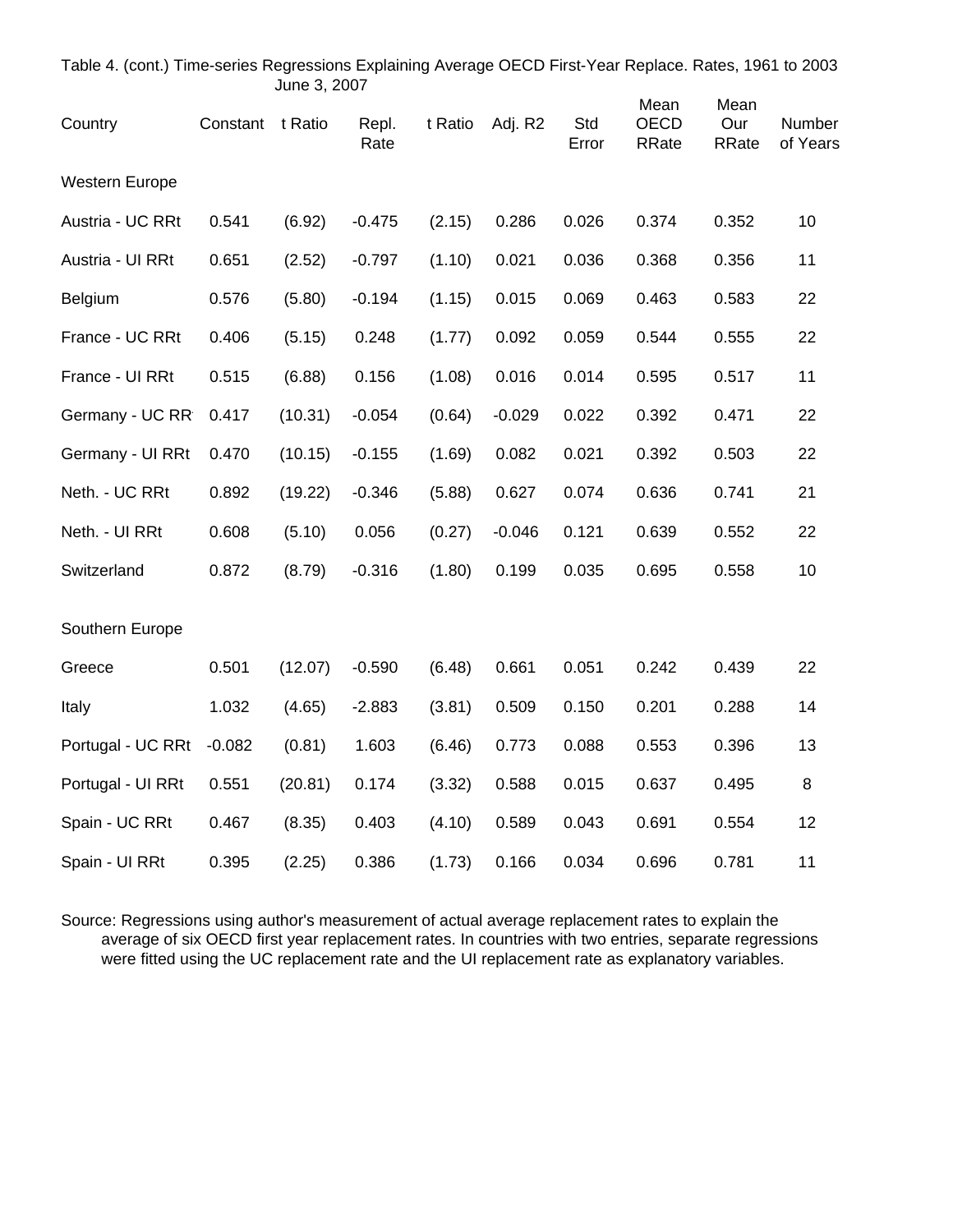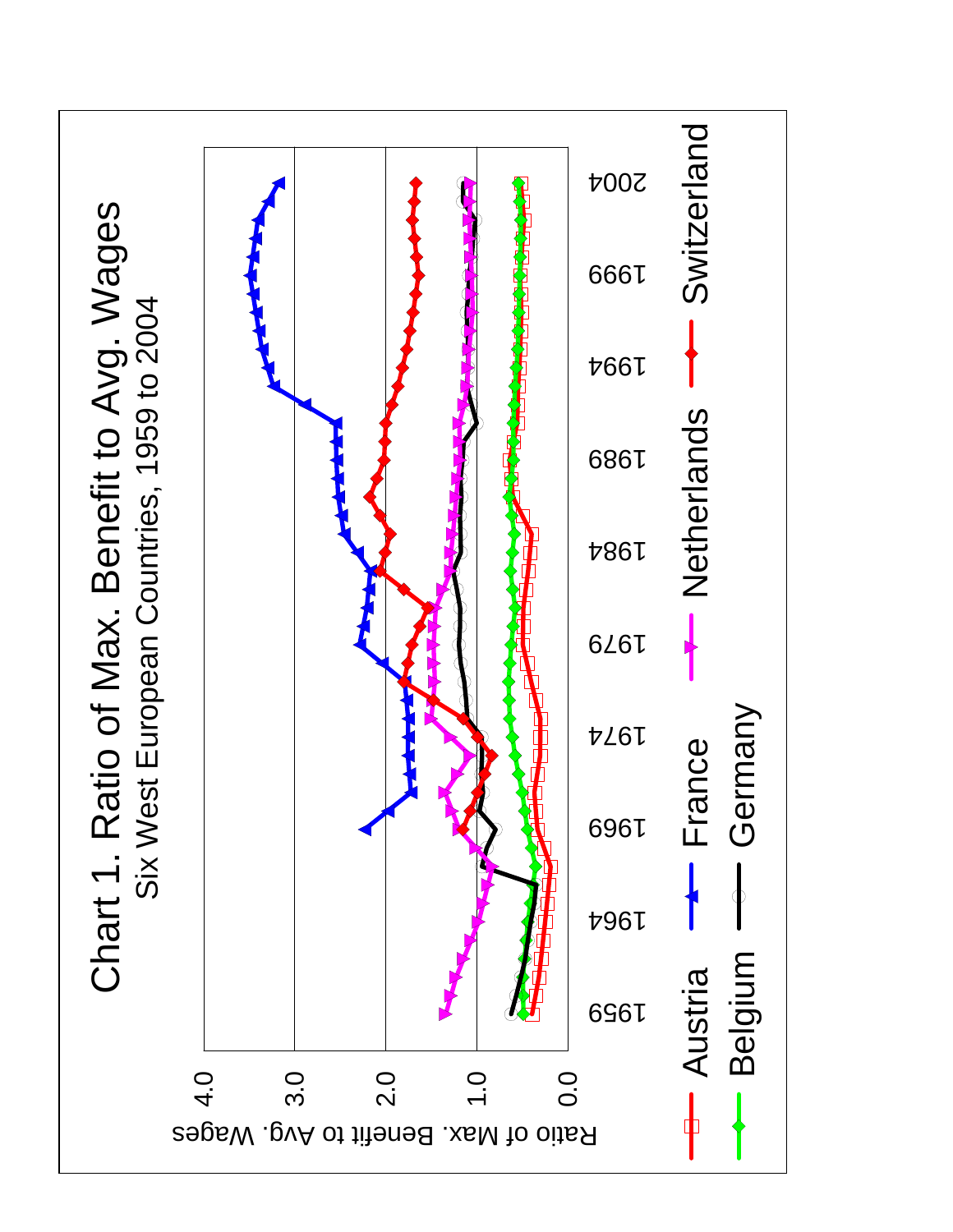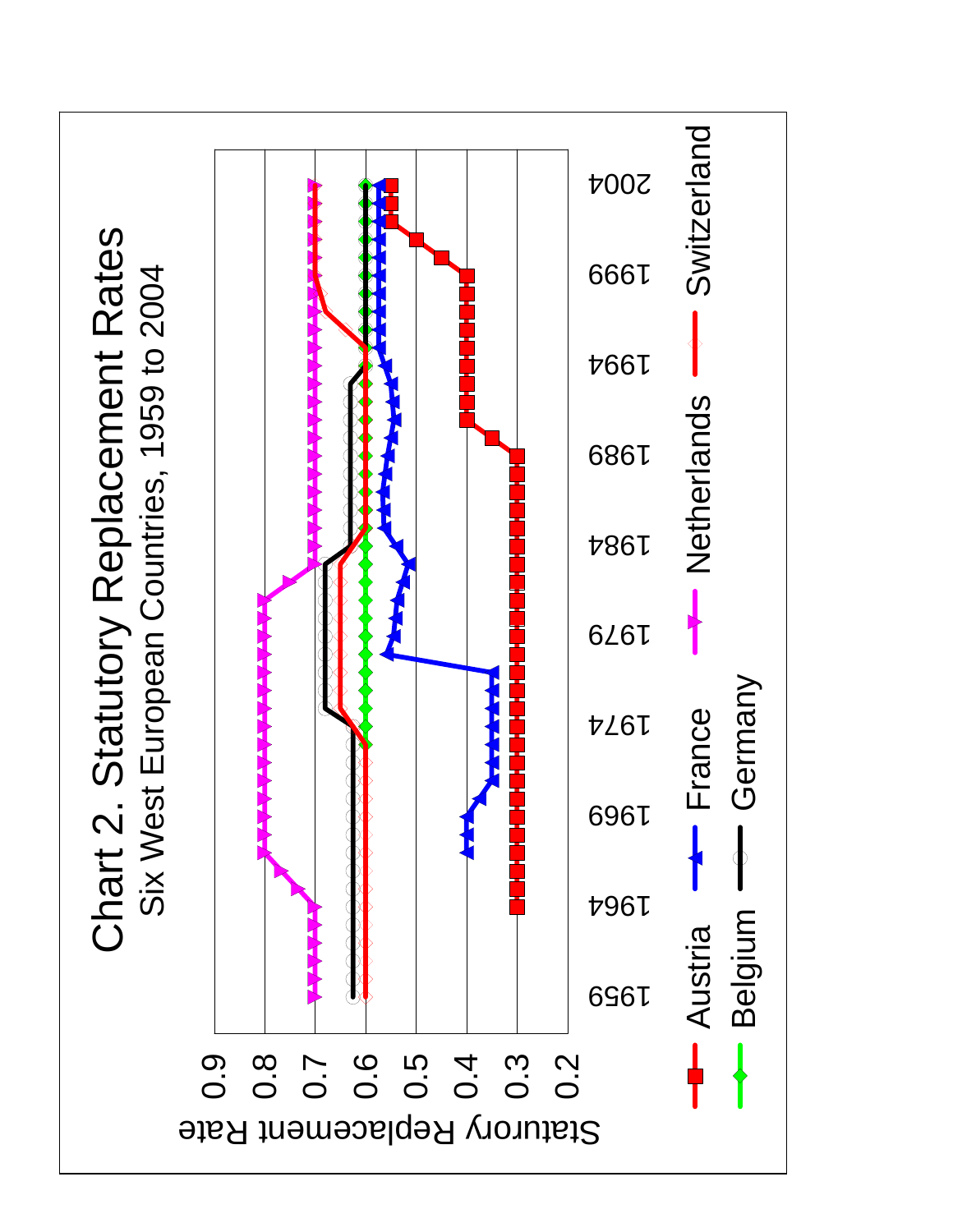

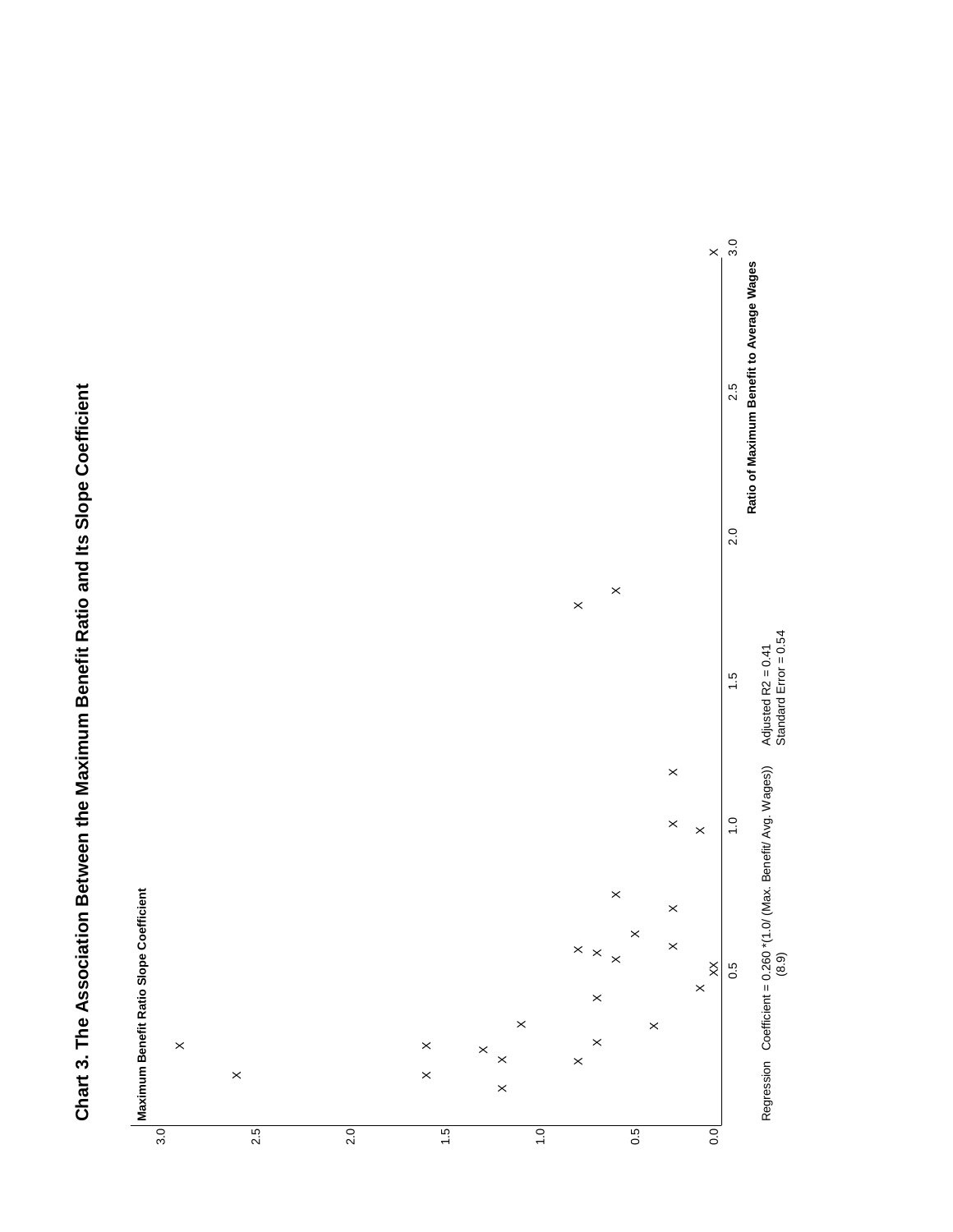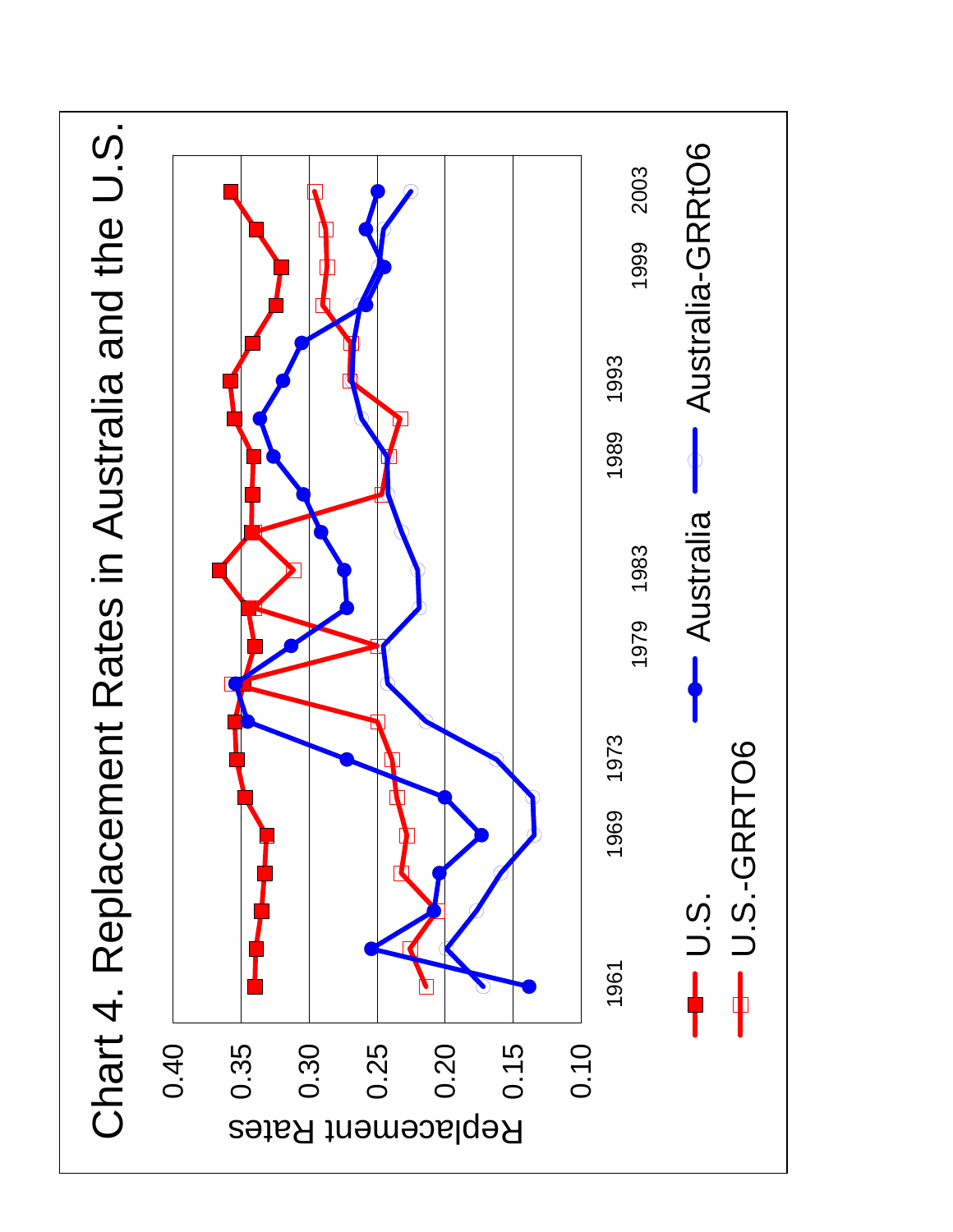